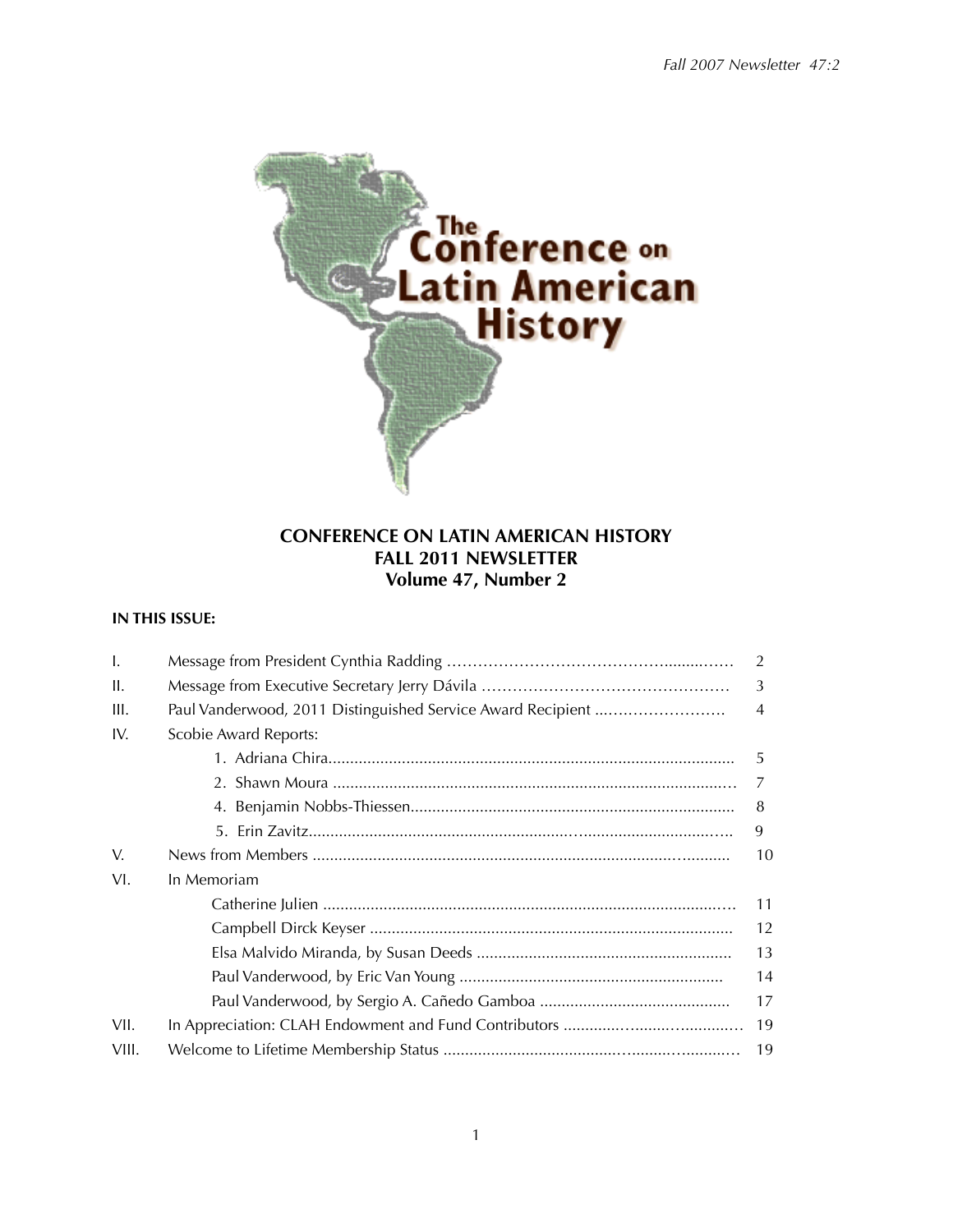## **2011 CLAH OFFICERS AND COMMITTEES**

#### **General Committee**

*Executive Committee:* President: Cynthia Radding Vice President: Jane Landers Past President: Mary Kay Vaughan Executive Secretary: Jerry Dávila

*Elected Members:* Chris Boyer (2010-2011) Heidi Tinsman (2010-2011) Sarah Chambers (2011-2012) Bianca Premo (2011-2012)

*Ex-Officio Members: HAHR* Editors: George Reid Andrews Alejandro de la Fuente Lara Putnam *The Americas* Editor: Eric Zolov H-Latam Editors: Michael Innis-Jiménez Dennis Hidalgo Fritz Schwaller

#### **Standing Committees**

*2011 Program Committee:* Nancy Applebaum, Chair Peter Beattie Rachel O'Toole

*Nominating Committee:* Mary Roldan, Chair Carlos Aguirre Matt O'Hara

#### **Regional/Topical Committees**

*Andean Studies:* Adam Warren, Chair E. Gabrielle Kuenzli, Secretary

*Borderlands/Frontiers:* Mario Alberto Magana Mancillas, Chair Brian DeLay, Secretary

*Brazilian Studies:* Barbara Sommer, Chair Brodwyn Fischer, Secretary

*Caribbean Studies:* Eric Duke, Chair Anne Macpherson, Secretary

*Central American Studies:* Laura Matthew, Chair Catherine Nolan-Ferrell, Secretary

*Chile-Río de la Plata Studies* Bridget Chesterton, Chair Angela Vergara, Secretary

*Colonial Studies:* Michael Francis, Chair Jane Mangan, Secretary

*Gran Colombia Studies:* Marcela Echeverri, Chair Joshua Rosenthal, Secretary

*Mexican Studies* Rick López, Chair Tanalis Padilla, Secretary

*Teaching and Teaching Materials:* Elizabeth Hutchinson, Chair Chad Black, Secretary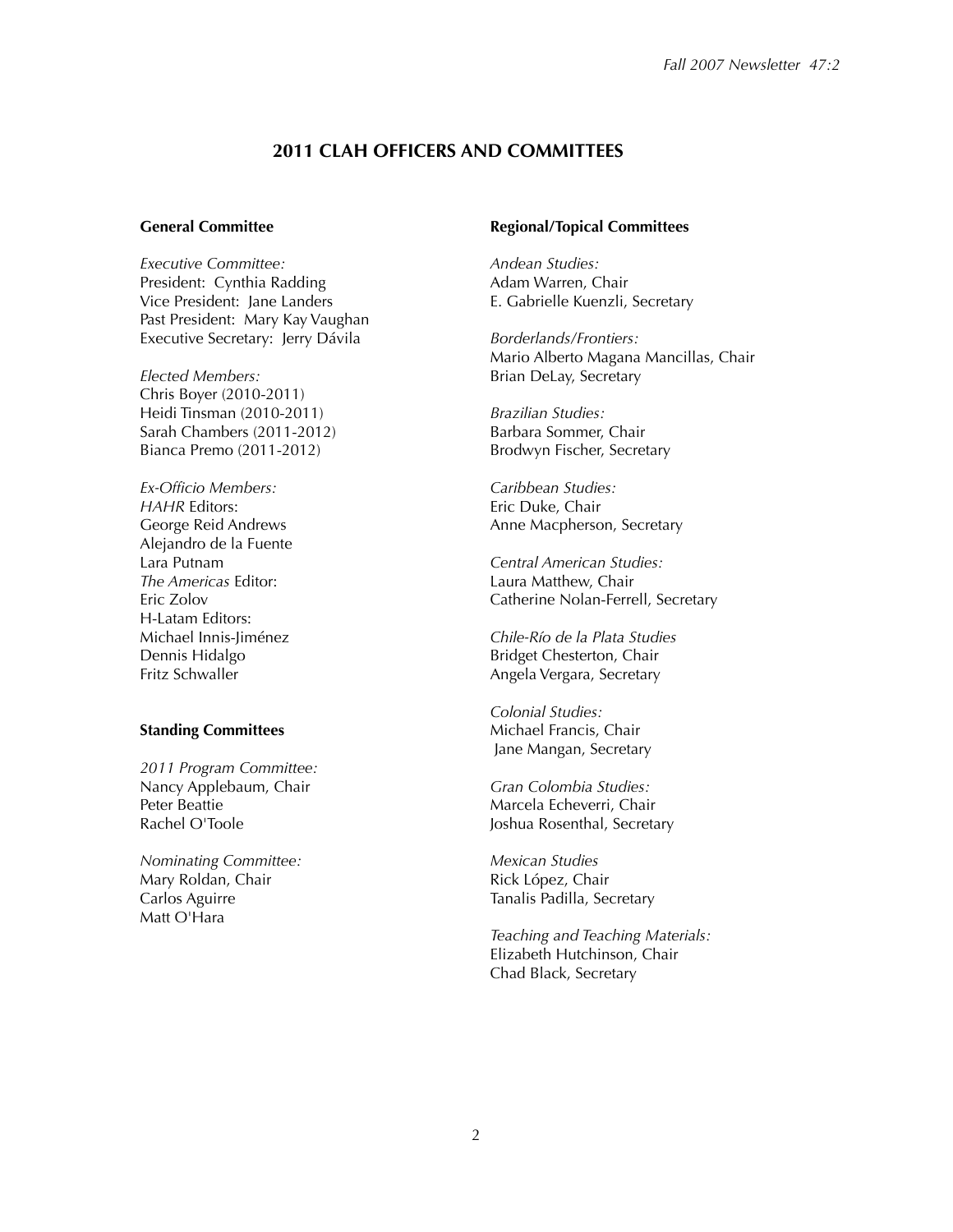# **I. MESSAGE FROM PRESIDENT CYNTHIA RADDING**

It is my pleasure to greet all of you, friends and colleagues, as we look forward to the annual meeting of the Conference on Latin American History in the framework of the 126th Annual Meeting of the American Historical Association. I especially thank Executive Secretary Jerry Dávila and his staff at the University of North Carolina, Charlotte, for their enthusiasm and professional service to the CLAH. I am grateful as well to our past president Mary Kay Vaughan, and to Vice President and President-elect Jane Landers, for their commitment to our organization and their willingness to advise and share the work of the Executive Committee.



CLAH's profile in the 2012 AHA Annual meeting will again

surpass our records set in 2010 and 2011 for the number of panels and sessions co-sponsored with the AHA. Our members joined together in preparing 63 successful submissions – over half of which are co-sponsored by the AHA Program Committee – creating an innovative program for CLAH that covers a wide range of time periods and geographical regions. In addition to ten regional and thematic committee meetings, we have prepared two CLAH Presidential sessions linked to the overall themes of "communities and networks" set by the AHA for this annual meeting and a third Presidential session dedicated to a round table discussion on negotiating the challenges of publishing in the 21st Century. Our success is due to all of you and to the energetic work of our Program Committee for 2011-2012 (Peter Beattie, chair, Nicole Sanders, and Lyman Johnson) to enhance the CLAH program and coordinate productively with the AHA Program Committee.

––––––––––––––––––––––––––––––––––––––––––––––––––––––––––––––––––––––––––––––––––––––

As we all know, the work of CLAH extends beyond the framework of the annual meetings to recruit new members, maintain communication through this Newsletter and the postings to H-LATAM, and the work of our prize committees. I thank most sincerely the work of this year's prize committees for their thoughtful labor in reading, ranking, and selecting among the many worthy submissions for awarding our endowed prizes to recognize outstanding books and articles, support graduate student research and post-doctoral work, and honor our members for distinguished service to the profession. Our membership has grown apace this year, with a total of 1,100 CLAH members and a significant increase in our lifetime memberships.

The full membership voted last spring and overwhelmingly approved the revisions to the Constitution and Bylaws, arising from new practices that were make necessary by the transfer of most of CLAH business – including elections – to on-line formats. These revisions were discussed by the Executive and General Committees, distributed to the general membership in the Fall 2010 Newsletter, inviting comments and amendments, approved at the General Committee meeting January 6, 2011, and submitted to the full membership for approval last spring. Thank you for your participation in this important process.

Together with the full Executive Committee I reiterate our thanks to the current CLAH Secretariat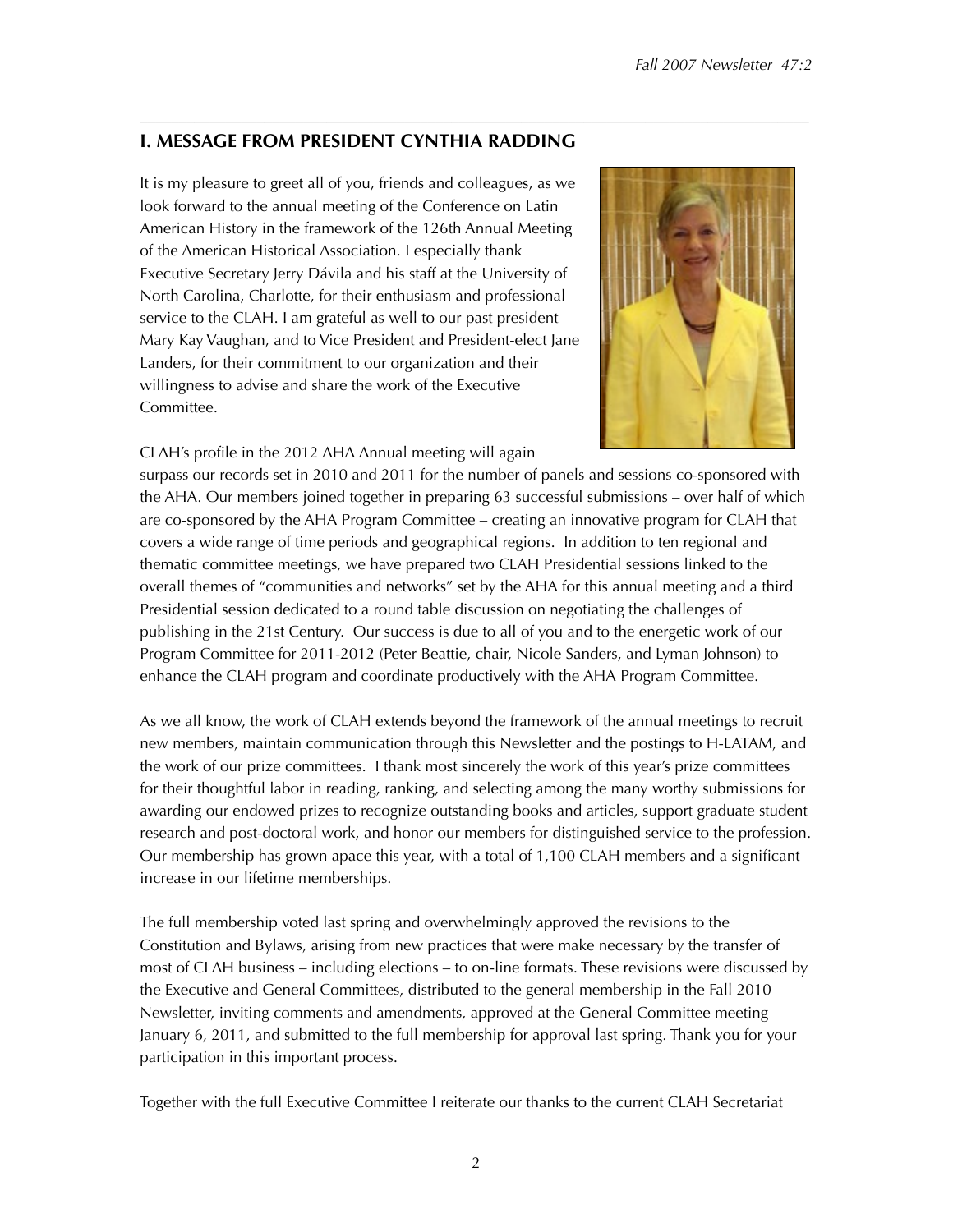and the important institutional support that we have received from UNC-Charlotte for the past five years. At the same time I call your attention to the call for proposals for a new home for the Secretariat, beginning in July 2012. The CFP was circulated via H-LATAM and was posted in the CLAH Spring Newsletter. We encourage you to consult with your colleagues, departmental chairs, and deans to consider hosting the CLAH Secretariat for a five-year term (2012-2017). Please consult with Executive Secretary Jerry Dávila on the terms of the bid and the logistics for submitting it, and see the CFP that is posted on the CLAH website.

This year we again remember deceased colleagues, with sadness in their passing but with affection and deep respect for their accomplishments. We include in this Newsletter sincere remembrances for four of our esteemed colleagues: Paul Vanderwood, Catherine Julien, Elsa Malvido, and C. Dirck Keyser. Paul J. Vanderwood was selected for the CLAH 2011 Distinguished Service Award, as was announced to our membership earlier this month. He learned of this honor and it gave him great pleasure in the weeks before his death.

I close with sincere and grateful saludos/saudações to all. In this year of continuing financial hard times and political uncertainties, it is you, the CLAH membership, who have advanced our goals to continue our support for graduate students and scholars newly entering the ranks of Latin American history, to invite our colleagues in Latin America to join our organization and present their work on our panels, and to expand our presence ever further in the AHA Annual meetings. I hope that you can join us in Chicago to share our work in the sessions and regional committee panel meetings, to recognize our colleagues' achievements at the CLAH luncheon, and to renew and expand the vibrant collegiality of our organization.

––––––––––––––––––––––––––––––––––––––––––––––––––––––––––––––––––––––––––––––––––––––

# **II. MESSAGE FROM EXECUTIVE SECRETARY JERRY DÁVILA**

I look forward to seeing many of you at the meeting in Chicago. Cynthia notes the large number of sessions at this year's meeting and I am delighted to add that this is the CLAH's largest program to date. Even if you are unable to attend, I encourage you to browse the program, which is available on the CLAH site, to see the breadth and quality of the work being produced by our colleagues in the field. And as you review the AHA Program, you will see too how significant the footprint of Latin American History has become within the AHA's meeting.

Speaking of the annual meeting, luncheon tickets are now available



– members may purchase them online at the CLAH website, or can download the order form to remit payment by check. As in the past few years, the program is available online, and printed copies will be available at the CLAH Information Table, which will be located on the  $2<sup>nd</sup>$  floor of the Marriott. As you make travel arrangements, note that the majority of CLAH events will be taking place at the Marriot Downtown.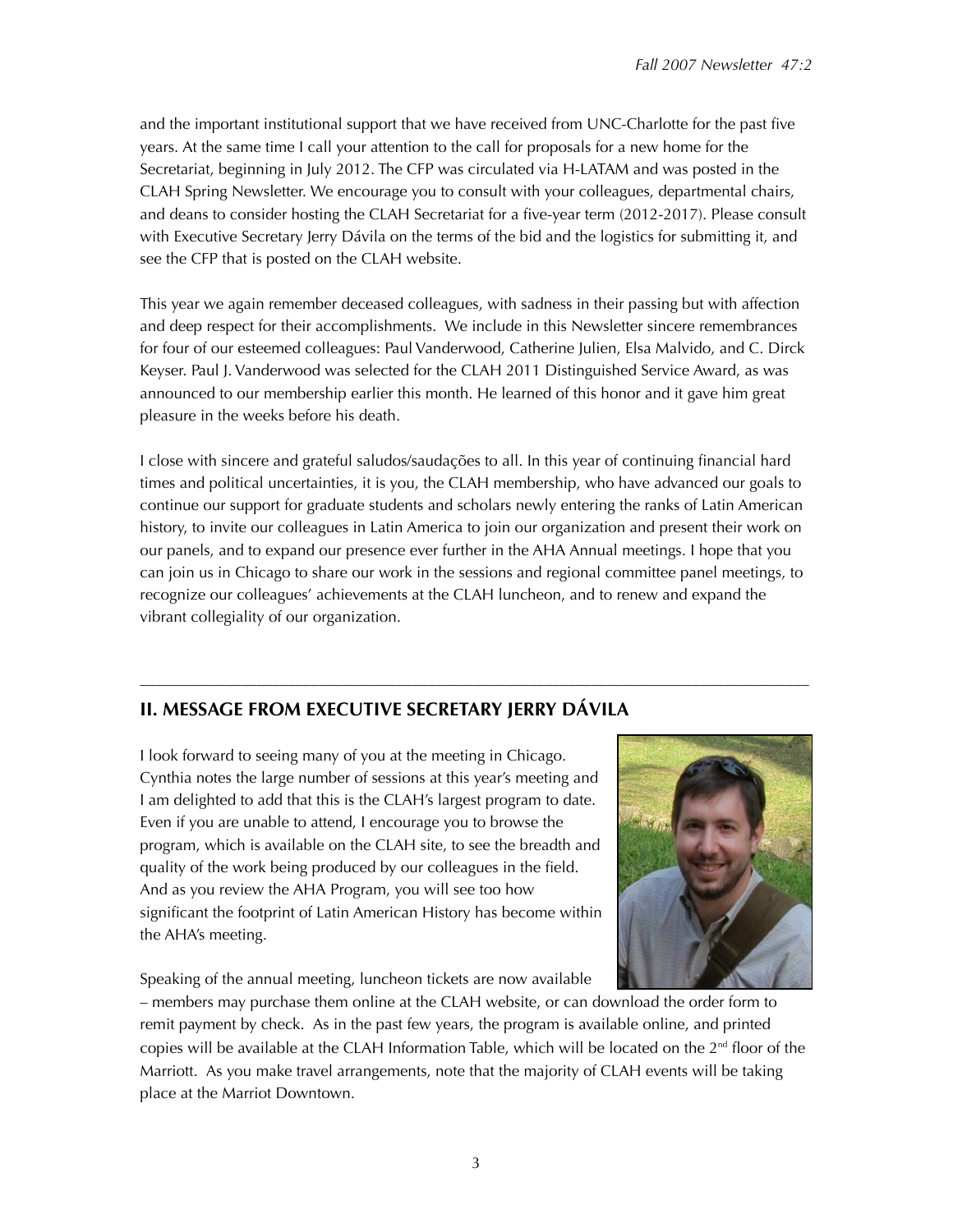This year, the Secretariat had a pleasant surprise: a banner number of our colleagues became life members in the CLAH. We have seven new life members this past year – an increase of almost 10%. We are deeply grateful for this generous gesture and the commitment it reflects to the CLAH and its mission. I would be remiss if I did not encourage our other members to consider a lifetime membership in the CLAH. The cost is \$700 and I would also encourage you to contact us at the Secretariat if you are interested in the possibility of obtaining life membership by installment.

Finally, at the General Committee meeting in Chicago we will review proposals to host the CLAH Secretariat for its 2012-2017 term. Here at UNC Charlotte, we have very much enjoyed the opportunity that the Secretariat has presented to play a central role in supporting the field of Latin American History. We have also very much appreciated the activism and dedication of the many CLAH members we have had opportunity to work with. In turn, we are pleased that the next tenure of the Secretariat will continue to enjoy working with an organization that is as financially sound and as vital in its work as it is, a product of the dedication of many people.

# –––––––––––––––––––––––––––––––––––––––––––––––––––––––––––––––––––––––––––––––––––––– **III. PAUL VANDERWOOD, 2011 DISTINGUISHED SERVICE AWARD RECIPIENT**

The Distinguished Service Award Committee–consisting of Barbara Tenenbaum, Hendrik Kraay, and Lou Pérez–is pleased to announce the selection of Paul J. Vanderwood as recipient of the 2011 CLAH Distinguished Service Award. In selecting Professor Vanderwood, the Committee recognizes a career that spans forty years of service: enduring contributions to scholarship, sustained service to the profession, and dedication to the teaching of the multifaceted interplay between the Latin American past and present.

An indefatigable and innovative scholar, Professor Vanderwood has produced a corpus of scholarship that has long served as a touchstone for the generation of scholars who followed where the logic of his research pointed. He has authored scores of articles–many published in the principal scholarly venues of the profession–and has written several important scholarly monographs on Latin American history, the most important of which include: *Disorder and Progress: Bandits, Police, and Mexican Development* (Lincoln: University of Nebraska Press, 1981) [Recipient of the 1982 Hubert Herring Award for Best Book from the Pacific Coast Council Latin American Studies]; *The Power of God Against Guns: Religious Turmoil in Late 19th Century Mexico* (Stanford: Stanford University Press, 1998) [Recipient of the 1998 Thomas F. McGann Prize for Best Book from the Rocky Mountain Council on Latin American Studies]; *Juan Soldado: Rapist, Murderer, Martyr, Saint* (Durham: Duke University Press, 2004); and, most recently, *Satan's Playground: Mobsters and Movie Stars at America's Greatest Gaming Resort* (Duke University Press, 2010).

Professor Vanderwood has given unstintingly of his time and knowledge to students and colleagues, a disposition characterized by a willingness always to provide guidance and share insights accrued over many decades of experience. His scholarship has moved seamlessly between the national and the local, between the archival and the ethnographic, between attention to the elegance of style and commitment to the intellectual canons of a scholar.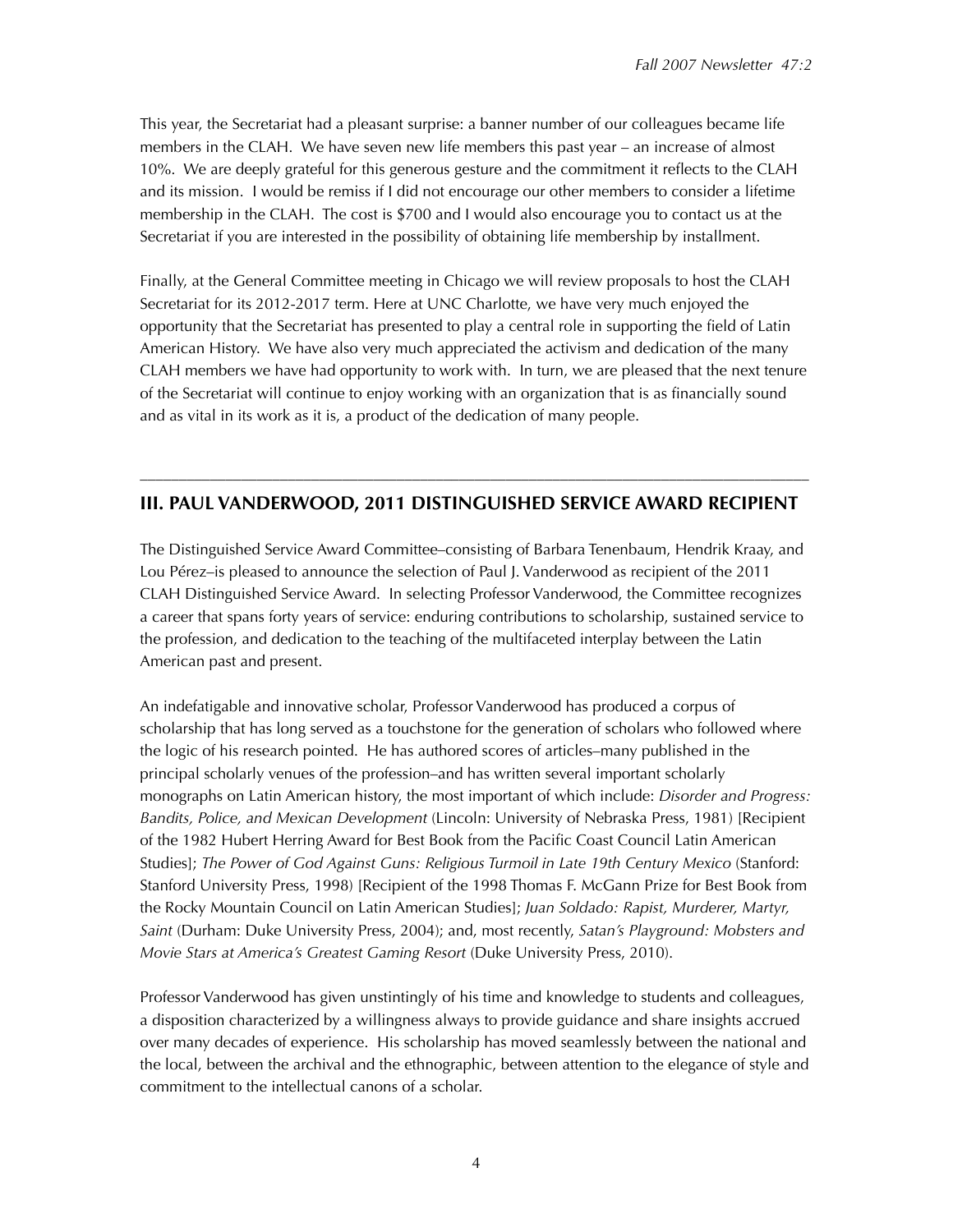Professor Vanderwood has provided a rich legacy to the profession and to the expanding corpus of scholarship on Latin America. His life-long achievements do indeed provide an exemplary model of a career of distinguished service**.**

With deepest regrets, we also share news of Professor Vanderwood's passing on October 10. A memorial on his life and work by Eric Van Young appears on page 13 of this Newsletter. Van Young will also accept the Distinguished Service Award and make remarks on his behalf.

––––––––––––––––––––––––––––––––––––––––––––––––––––––––––––––––––––––––––––––––––––––

## **IV. SCOBIE AWARD REPORTS**

### **ADRIANA CHIRA**

UNIVERSITY OF MICHIGAN *Itinerant Revolutionaries: Cuban Migrant Workers in the U.S. South during the Nineteenth Century*

With support from the Conference on Latin American History (Scobie Award), my preliminary dissertation research explored the circulation of official and vernacular ideologies of freedom and citizenship in the Gulf of Mexico between 1840, a decade of growing popularity of U.S. annexationism, and 1898, the year of the U.S. military occupation of Cuba. I examined a group of mobile political activists in Cuba and the U.S., that included journalists, cigar-makers, union leaders, and pro-Cuban independence conspirators, who, as early as the 1860s, defined citizenship both with reference to an imagined nation and to circum-Caribbean communities of political belonging.

 My research situates the emergence of Afro-diasporic imaginations and politics against the background of rising U.S. expansionist designs in the Caribbean after the 1840s. I approach U.S. expansionism from the vantage point of a regional network of port-cities along the coast of the Gulf of Mexico that included Havana, Santiago de Cuba, New Orleans, Pensacola, Mobile, and Tampa. This particular regional network has a unique history of overlapping Spanish, French, and U.S. political traditions of activism and racial ideologies. During the nineteenth century, the Gulf's economic and commercial networks, which were controlled by slave-owning interests with annexationist designs on Cuba, were retooled to become an infrastructure for the circulation of political activism organized by Afro-descendents. The project focused on the transnational circulation of ideologies of citizenship through three practices: (1) freedom claims that urban slaves in Cuba made during and after the U.S. Civil War; (2) associational and union politics; and (3) the black press that Afro-descendents in the six port-cities participated in.

The Gulf of Mexico has long been the locus of intense movement of commodities and people. In the eighteenth century, imperial institutional structures, piracy, and contraband trade served as the main lubricants of connectivity among the strategically located port-cities of New Orleans, Mobile, Pensacola, Tampa, Santiago, and Havana. Since the six port-cities had passed through Spanish colonial rule at some point (New Orleans, between 1763 and 1800; Mobile, Pensacola, Tampa, and Key West, until 1821; and Santiago and Havana, until 1898), they had all been subjected to the same institutional infrastructures, which had facilitated mobility for elites.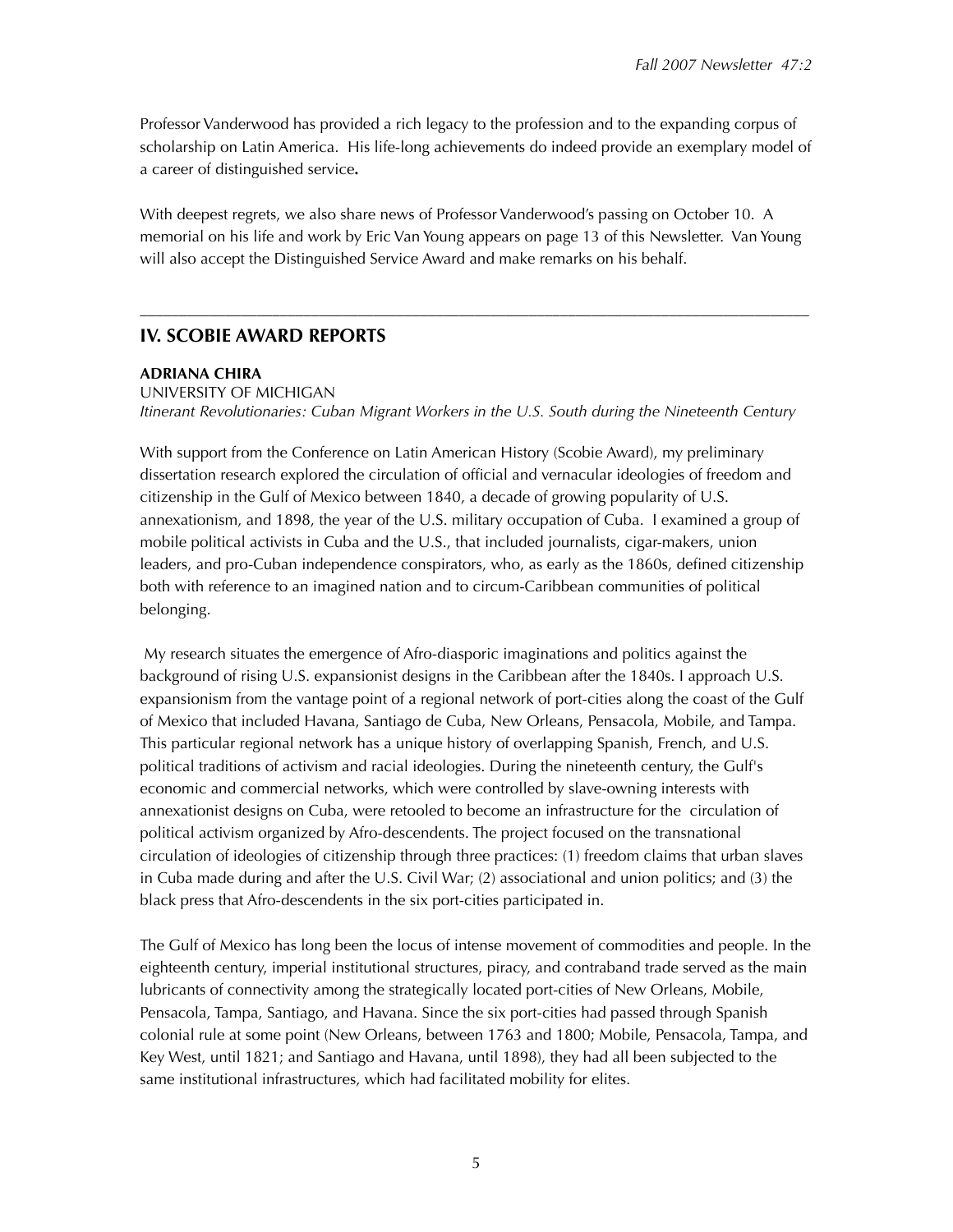The economic connections that had developed through contraband trade during the eighteenth century persisted into the nineteenth, after the U.S. occupation of Louisiana and Florida. According to primary sources located in Archivo Nacional de Cuba (ANC) and the Historic New Orleans Collection (HNOC), Louisiana planters made large investments in Cuban sugar plantations, slave trading operations, and urban infrastructure, especially after plans of annexation began to take hold during the 1840s. In the other direction, Louisiana became a haven for Cuban intellectuals, planters, and dissidents to the Spanish regime, many of them, pro-annexationists, during the 1840s.

Mobility along the Gulf's commercial and institutional networks was not restricted to economic and political elites: anti-racism activists and Afro-descendents used the available circuits to pursue political opportunities and security. Through flexible manumission laws, eighteenth century French and Spanish rule had created relatively large social strata of free people of color who enjoyed legal and social protections and became property owners, entrepreneurs, and prominent political voices (Cossé Bell, 1997; Landers, 1999). After the U.S. Civil War, anti-racism activists from across the U.S., attracted by the politically active Afro-Creoles, travelled to New Orleans to become involved in Reconstruction politics. Their arrival coincided with that of Cuban migrants fleeing the island in the wake of the War of Independence. The Cuban migration consisted for the most part of highly unionized, politically mobilized, and relatively well-paid cigar-workers who reached Louisiana just as the State Constitutional Convention was about to pass one of the most radical, though short-lived, state constitutions in the history of the U.S. (Scott, 2005; Tunnell, 1984).

According to consular reports authored by the Spanish authorities in Louisiana, Florida, and Washington located in the Archivo General de la Administración (AGA) and the Ministerio de Asuntos Exteriores (MAE) in Madrid, the Cuban migration established connections with the radical Republicans as soon as they reached the U.S. South. The Radical Republicans embraced the cause of the Cuban Independence as an anti-slavery struggle and began contributing to it financially. Cuban Afro-descendents shaped Louisiana and Florida politics through associational politics and journalism during the 1880s. They were members of African American masonic lodges, wrote for African American newspapers, lived in African American neighborhoods, were members of cigarmakers' unions, and some even participated in the first U.S. state constitutional conventions after the Civil War. My research will address how Cuban Afro-descendents' presence in the U.S. and their contact with African-American organizations at the time of Reconstruction informed their efforts to devise a national ideology of racial democracy in Cuba.

The Scobie Award supported me to conduct research in four archives in Cuba and Spain. In Cuba, my research was based at the Archivo Nacional de Cuba, in Havana, where I consulted judicial cases brought up against pro-independence conspirators, personal and official correspondence, and émigrés' newspapers. The Instituto Juan Marinello, which hosts a vibrant intellectual community, offered me logistical support and the opportunity to become a member of a broader Cuban community of historians. In Madrid, I conducted research at the Archivo General de la Administración, the Archivo Histórico Nacional, and the archive of the Ministerio de Asuntos Exteriores, where I consulted nineteenth century consular reports written in New Orleans and Washington. During my stay in Spain, I established contact with the Instituto de Historia, at the Centro de Ciencias Humanas y Sociales in Madrid, which I will further develop during a future stay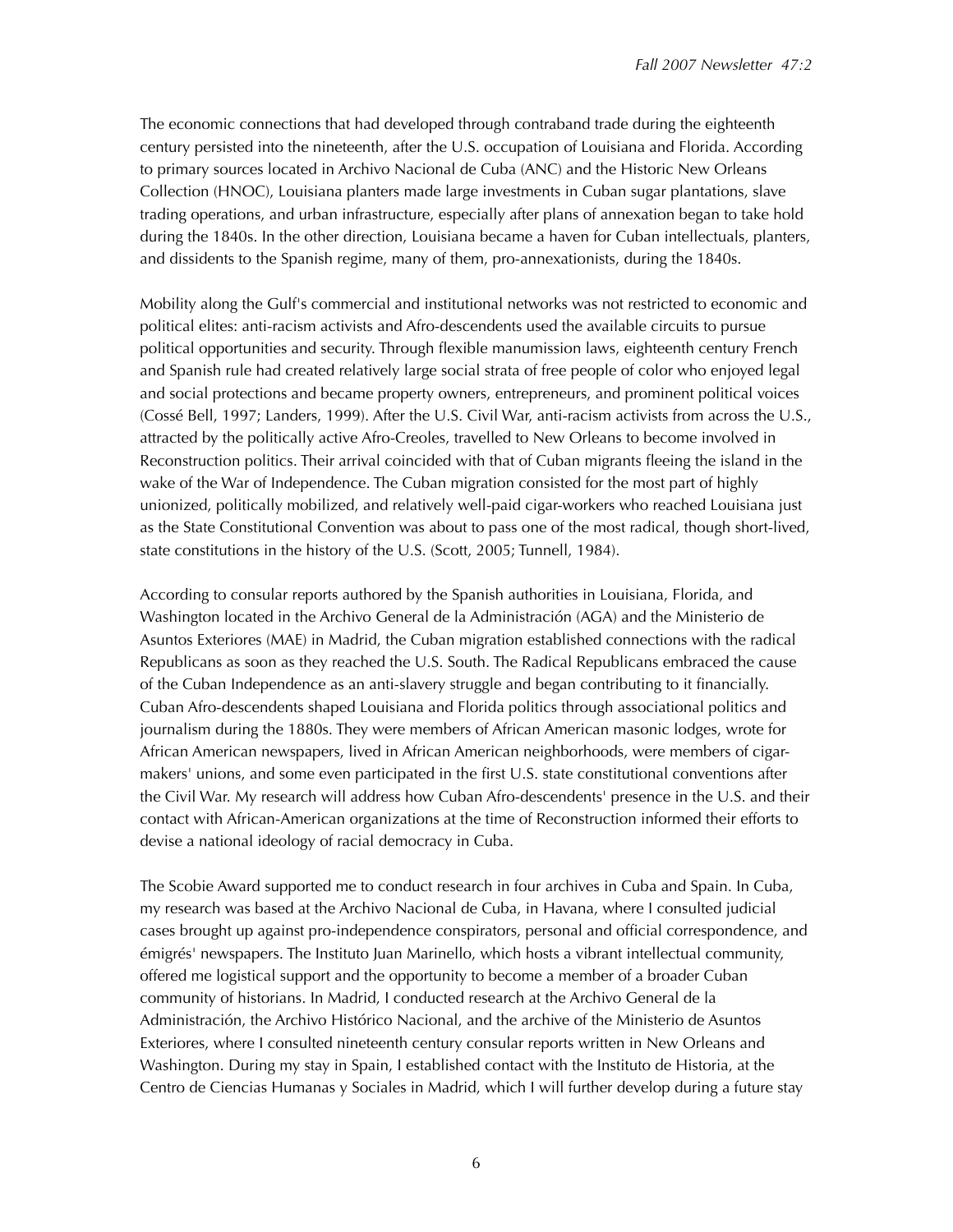## in 2013.

The extremely vibrant intellectual community of Latin Americanists at the University of Michigan has provided invaluable support as I have been developing my doctoral project. Paulina Alberto, Jean Hébrard, Jesse Hoffnung-Garskof, Paul Christopher Johnson, and Rebecca Scott have provided constant guidance, have pushed me to re-think the boundaries and claims of my project, and have tirelessly re-read too many written incarnations of my ideas. Rebecca Scott has also taught me how to enjoy "le goût de l'archive" and to re-think and experience the archives anew every time I entered them. In Cuba, Marial Iglesias Utset, Aisnara Perera, María de los Angeles Meriño, and Jorge Felipe have very generously included me in their conversations, have challenged me to work tirelessly with the available archival material, and to re-read documents through ever new lenses.

## **SHAWN MOURA**

## UNIVERSITY OF MARYLAND, COLLEGE PARK

With the assistance of a James R. Scobie Award, I conducted pre-dissertation research this summer in Campinas, São Paulo, and Rio de Janeiro, Brazil. This research has confirmed the viability of a dissertation that examines the connections between postwar developmentalism and consumer culture. In the course of my research, I discovered materials that have led me to focus my dissertation on the role that women and transnational household consumer culture played in Brazil's developmentalist project.

The records of Instituto Brasileiro de Opinião Pública e Estatística (IBOPE) at the Universidade Estadual de Campinas (UNICAMP) will provide strong statistical support for analyses of how class status shaped access to consumer goods. In addition, the IBOPE files include surveys on women's place at work and home, and surveys that will help me document and interpret Avon's expansion in Brazil. I found frequent references to household consumption in union newspapers held at UNICAMP, which will help me connect union struggles with workers' experience as consumers. UNICAMP's libraries also hold trade magazines published by Federação das Indústrias do Estado de São Paulo, which document industrialists' views on development and the minimum wage.

In the libraries of the Universidade de São Paulo, I encountered a newsletter distributed to workers' wives by the Serviço Social da Indústria, a social welfare service organized by São Paulo industrialists. This newsletter focused on home economics, including how to make food, clothing, and even toys. I my dissertation, I will connect these materials to industrialists' attempts to contain worker budgets and wage demands. Records held at the Arquivo Nacional and the Centro de Pesquisa e Documentação de História Contemporânea do Brasil in Rio de Janeiro, confirmed that government officials viewed increasing levels of consumption as both a conern for public support and part of cultural and economic development.

In addition to the James R. Scobie Award, I received three thousand dollars in total funding from the University of Maryland Department of History to cover per-diem expenses during my stay in Brazil. Based on the research I conducted this summer, I am prepared to draft a prospectus and I am currently pursuing a Fulbright to complete my dissertation field research. I wish to extend my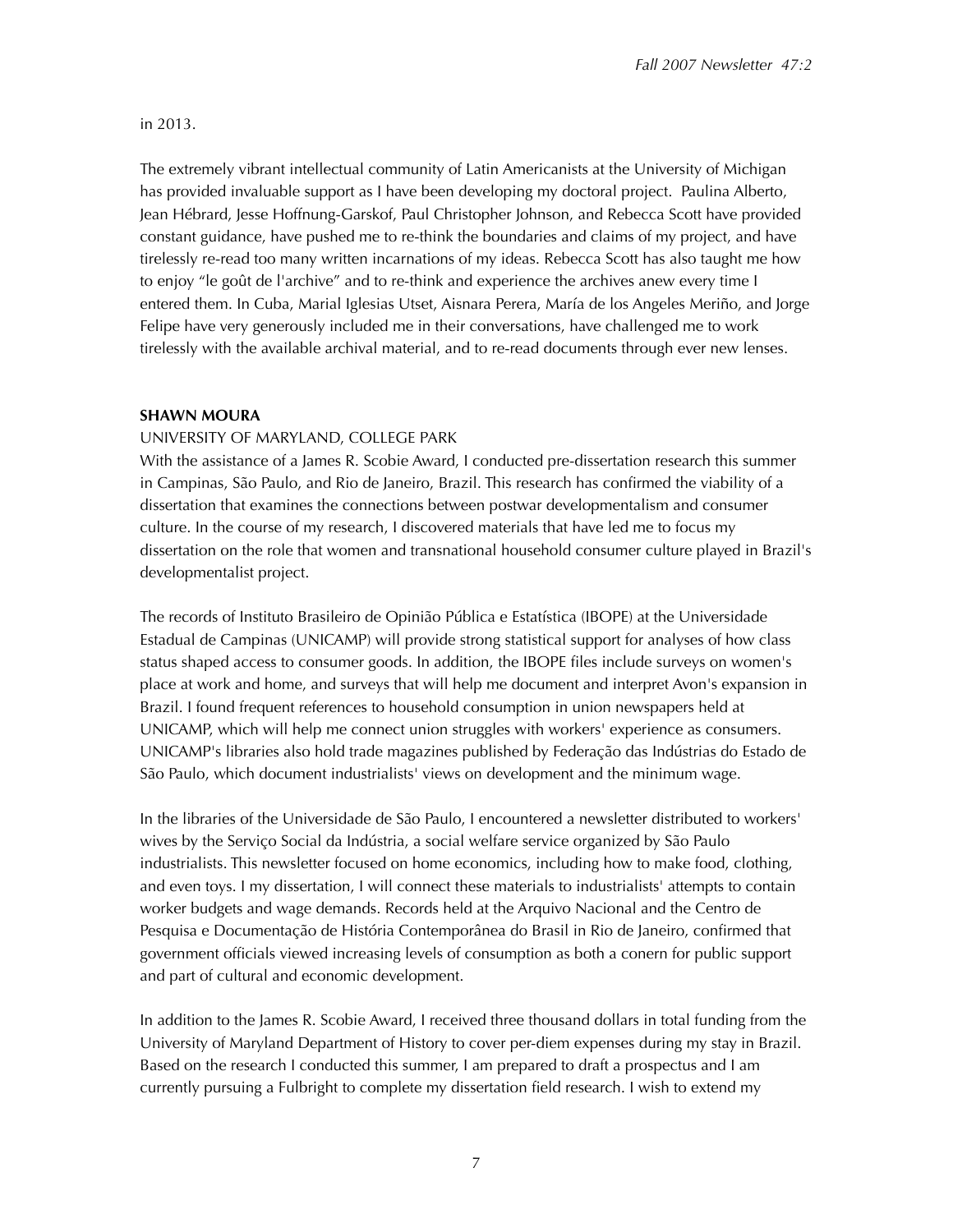gratitude to the Conference on Latin American History for its support.

#### **BEN NOBBS-THIESSEN**

#### EMORY UNIVERSITY

Thanks to a combination of the James R. Scobie Award and Professional Development Funds from my home institution I traveled to Bolivia this past June where I conducted preliminary research towards my dissertation on Mennonite settlement and frontier expansion in the Eastern Andean lowlands. My research was based in Santa Cruz de la Sierra and Sucre. I began in the former, where I was able to locate relevant materials in the Archivo Historico y Hemeroteca in the Universidad Gabriel Rene Moreno. *El Deber* and other newspapers proved an excellent source for tracking the aspirations and anxieties of a regional elite, amid the city's rapid growth in the second half of the twentieth century, as road and rail routes linked it with the Andean heartland, Brazil and Argentina. Strikingly absent was any mention of Mennonite migrants. For this, I travelled through the surrounding region, visiting several of the Mennonite colonies including Canadiense along the Rio Grande and Nueva Esparanza in the Chiquitana. Through contacts I established in the Mennonite section of Los Pozos market in Santa Cruz and through the generous help of Willmar Harder at the Centro Menno, I was able to carry out informal interviews with some of the original Mennonite settlers still living in the colonies. These preliminary discussions established a basis for future and more detailed oral history work.

After three weeks in Santa Cruz I left for the highlands where a joint Ethnohistory and Estudios Bolivianos conference was being held in Sucre. While attending the conferences I met several other graduate students working on a number of topics in the post-52 period, from the Agrarian Reform to public health initiatives. They were all too happy to introduce me to the workings of the wonderful National Archive in Sucre. There I focused my time on the files of the Instituto Nacional de Colonizacion as well as records relating to the Agrarian Reform, the Ministry of Agriculture, the Banco Agricola and the Corporacion Boliviana de Fomento.

My goal was to situate the Mennonite migrations of the 1950s and 1960s alongside other colonization schemes in the lowlands, those led by the military, the government, independent cooperatives of ex-miners as well as other Japanese and Italian colonists. Though occasionally inflamed with the rhetoric of the recent National Revolution, there remained a strong continuity with earlier attempts to colonize the region in the early  $20<sup>th</sup>$  and late  $19<sup>th</sup>$  centuries. Specifically, I was able to see how different migrants articulated their demands for land and resources to the state, what types of discourse they employed and how this reflected particular views of their places of origin and of the region in which they were settling. Alongside the original settlement records with their tidy maps and land allotments, subsequent complaints, pleas and investigations revealed the complicated nature of this process as lands were illegally partitioned, abandoned or often simply described as such by ambitious fellow colonists.

My investigations this summer are invaluable to my future dissertation work and are currently being reworked into a seminar paper. Though my earlier research has been almost exclusively based in textual sources I found the challenge of oral history incredibly rewarding. The frank discussions of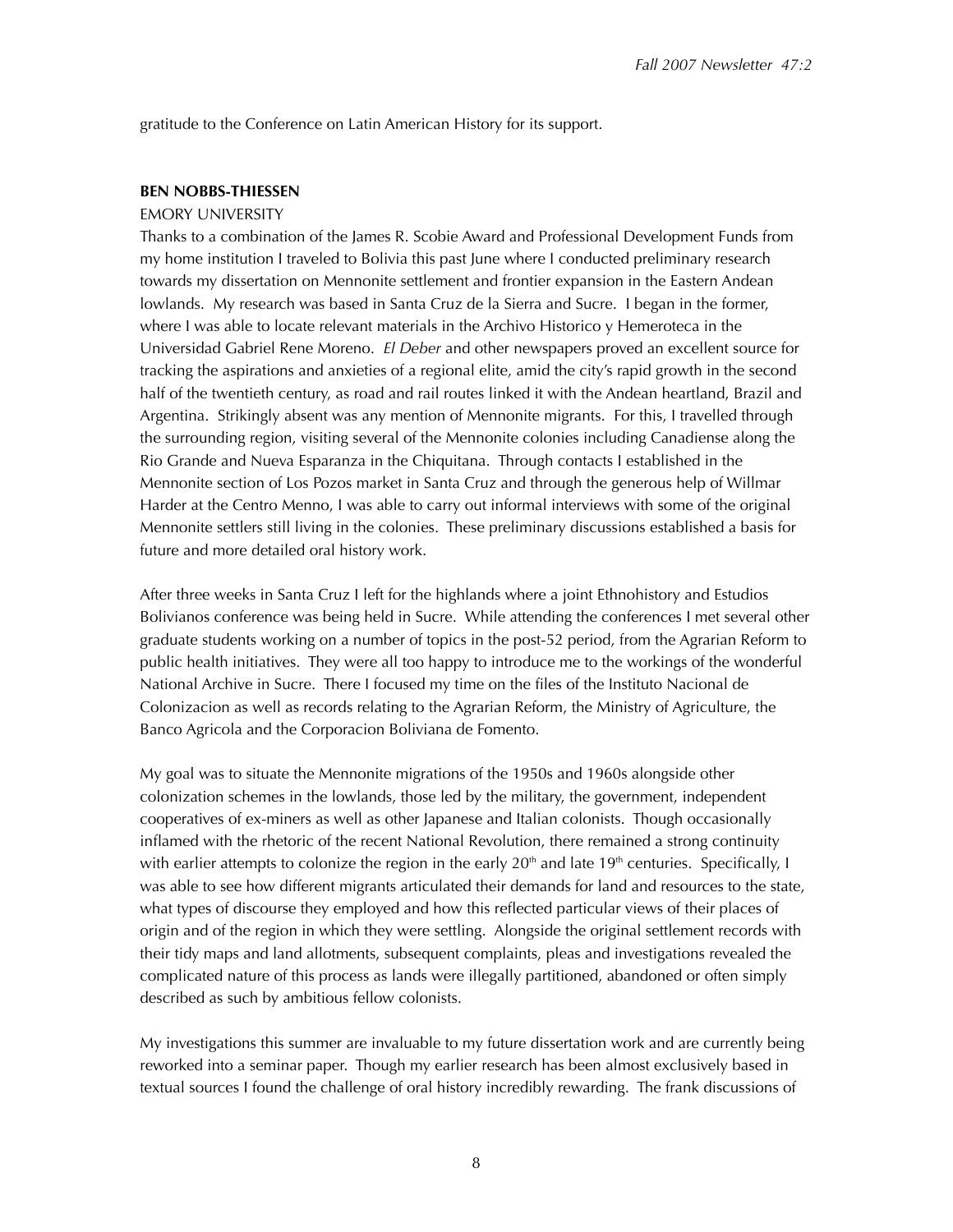early settlement I had with Peter Fehr and Jakob Neufeld in Canadiense II colony stood in compelling contrast to the confident projection of agricultural modernization presented to the Bolivian government by his small group of Paraguayan Mennonites that I later discovered in the National Archives. Traveling within and between far flung colonies, many without automobiles, far from main roads, where individual *campos* were often several miles apart was also an instructive lesson in logistics that entailed more than a few dusty strolls, plenty of hitch-hiking and at least one memorable tractor ride.

I am very grateful to the Conference on Latin American History for their support as well as all those that I encountered this summer that made my trip so fruitful and enjoyable. Special thanks are owed to friends and fellow researchers, Nicole Pacino (UC Santa Barbara), Justin Blanton (UNC-Chapel Hill), Gabriel Hetland (Berkeley) and Hernán Pruden (Stony Brook), the archival staff in Santa Cruz and Sucre and the Harder family at Centro Menno. Of course none of this would have been possible had my wonderful advisors Jeffrey Lesser and Yanna Yannakakis not encouraged and supported my application to begin with!

## **ERIN ZAVITZ**

```
UNIVERSITY OF FLORIDA
```
*Revolutionary Memories: Celebrating and Commemorating the Haitian Revolution, 1804-2004*

The 2011 James R. Scobie Award helped fund six and a half weeks (June 12-July 27) of archival research and field work in Haiti. The award was supplemented by grants from the University of Florida's Center for Latin American Studies, Department of History, and the Samuel Proctor Oral History Program. This report details my activities and division of funds over the six weeks of preliminary research for my dissertation on how Haitians have commemorated the Haitian Revolution from 1804 to 2004. To answer this question, my project examines various expressions of memory from printed texts to ceremonies to oral histories. The goals of this trip were to begin to examine archival sources, establish contacts for the oral histories, and conduct preliminary interviews.

Originally planning to concentrate on the northern region of Haiti near the city of Cap Haitien, the revision of the University of Florida's travel policy to Haiti and the receipt of additional travel funds allowed me to change my field work plans and travel throughout the country. Arriving in Port-au-Prince on Sunday, June 12, I spent the first week at one of the few open archives in the capital, the Bibliothèque Haïtienne des Frères de l'Instruction Chrétienne, Saint Louis de Gonzague (Haitian Library of the Brothers of Christian Instruction, Saint Louis of Gonzague). The library holds one of best collections of nineteenth-century Haitian newspapers and valuable manuscripts and rare published works. The five days in Port-au-Prince gave me an initial opportunity to survey the collection and begin taking photos of documents for my dissertation. A return trip, however, will be needed to collect notes and photos on all the sources that relate to my project. While in Port-au-Prince I also met with Elizabeth Pierre Louis the Director of Programs at Foundation for Knowledge and Liberty (FOKAL) to discuss using FOKAL's rural libraries as a site to conduct interviews with Haitians of diverse backgrounds. She eagerly welcomed the opportunity to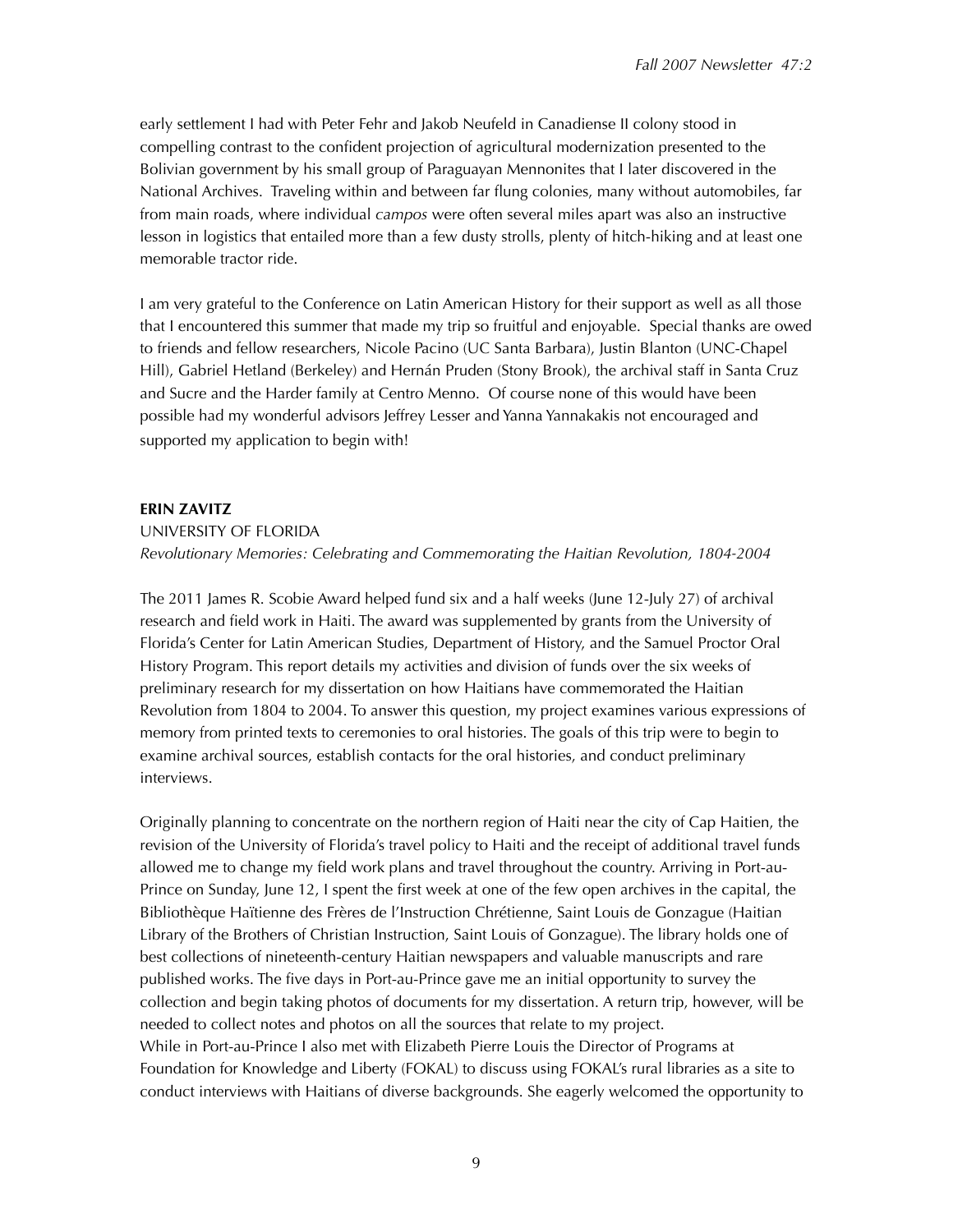collaborate and shared the necessary contact information for libraries near Cap Haitien and Jacmel that I could visit. I returned to FOKAL at the end of my six weeks to update Elizabeth on the success of my interviews and confirm collaboration for future field work. Meeting personally with Elizabeth and other individuals at FOKAL was one of the great benefits of this trip and helped established an advantageous network for future work in Haiti.

The reminder of my time was divided between the northern city of Cap Haitien (June 19-July 1) and the southern city of Jacmel (July 2-July 23). At both of these sites, I focused on making contacts and conducting initial interviews. In the Cap Haitien region, I worked principally with the FOKAL libraries in the towns of Grand Pré and Dondon. Here I collected nine interviews from members of the communities and established contacts for return visits. The librarians in the town of Dondon were particularly excited about my project and invited me back next year to give a speech to the town on Haiti's history. Besides conducting interviews, I also spent time at a small archive attached to the Collège de Notre Dame in Cap Haitien where I found a collection of historically-themed plays from the late nineteen and early twentieth centuries.

I completed the final few weeks of field work in a small fishing village outside Jacmel. Here, I spent time observing in the community and collected eight interviews in order to have a more regionally varied sample. I also worked on establishing contacts with non-profit organizations in Jacmel and local historians, both of which will be integral to future field work in the area.

In terms of allocation of funds, the James R. Scobie award covered all international travel expenses, supplies, and fees for accessing archives and making photocopies. From the University of Florida's Center for Latin American Studies, I received \$1,500, which helped with lodging in Jacmel and Portau-Prince and all transportation in Haiti. I was awarded the Pozzetta Dissertation Research Prize (\$1000) from the University of Florida's Department of History. The award covered meals for the six and half weeks and contributed to lodging expenses in Port-au-Prince. Lastly, the Samuel Proctor Oral History Program at the University of Florida granted me \$500, which paid for guides to national monuments and lodging in Cap Haitien.

––––––––––––––––––––––––––––––––––––––––––––––––––––––––––––––––––––––––––––––––––––––

# **V. NEWS FROM MEMBERS**

## **Charles D. Ameringer**

Penn State University (emeritus)

Honors and Awards:

Middle Atlantic Conference of Latin American Studies (MACLAS) 2011 Judy B. McInnis Distinguished Service Award "For a Career of Outstanding Service to MACLAS and to Latin American Studies" and Penn State College of the Liberal Arts 2011 Emeritus Distinction Award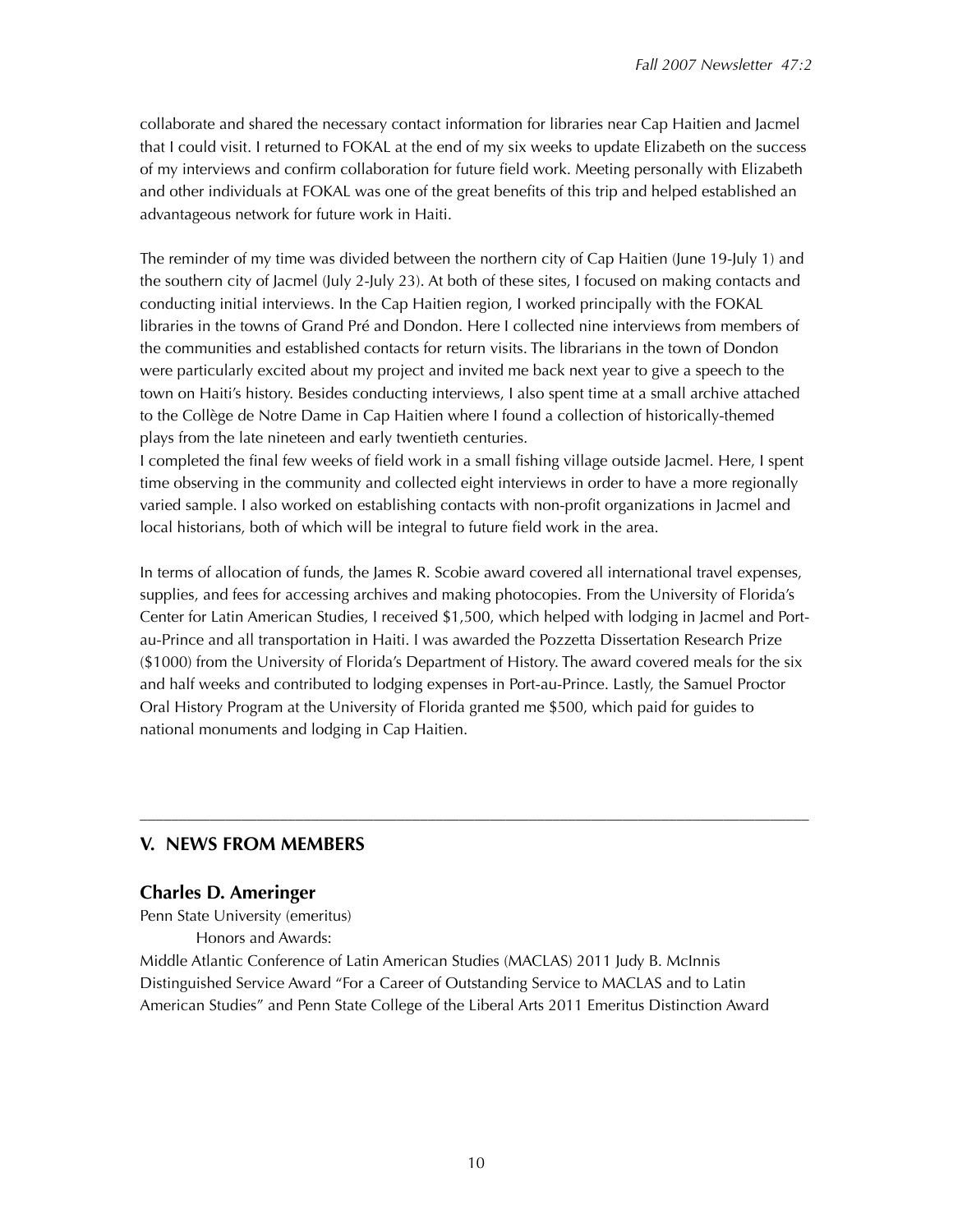# **VI. IN MEMORIAM**

## **Catherine Julien**

Catherine Julien passed away in the company of her family and friends in her native California, May 27, 2011, at the age of 61. Survived by her daughter Clara, her father, and her siblings, Catherine is mourned by her family and by many friends and colleagues, who admire her prolific scholarship and remain deeply grateful for her generosity of spirit, her eagerness to share her knowledge with others, her dedication to teaching and mentorship, and her passion for research on many facets of Andean history and anthropology, including the ecological and cultural borderlands of lowland South America.

––––––––––––––––––––––––––––––––––––––––––––––––––––––––––––––––––––––––––––––––––––––

Born and raised in California, Catherine Julien attended Whitlock College in Washington State, but transferred to the University of California, Berkeley, where she completed her education, earning her B.A. in 1971, M.A. in 1975, and Ph.D in 1978, all in anthropology. Catherine wrote her dissertation under the directorship of the late John Rowe on Inca rule in the Lake Titicaca region; the major questions that she explored through his mentorship would guide her research in subsequent years and resurface in her award-winning book, *Reading Inca History* (University of Iowa Press, 2000). Julien conducted extensive research in both archaeological excavations and archival compilations in Peru, Bolivia, Spain and Germany. She taught at the University of Bonn from 1989 to 1995, and returned to the U.S. in 1996 to take a faculty position in the History Department at Western Michigan University, her professional home for the rest of her career. Nevertheless, Catherine Julien continued to travel and expanded her research and collaborative projects through her many competitive awards for grants and fellowships, among them, a grant from the National Academy in Britain, a Humboldt Fellowship, numerous National Endowment for the Humanities Fellowships, two Fulbright Fellowships, and a Guggenheim Fellowship.

Catherine Julien's publications, appearing in English, Spanish, Italian, and German, include no less than ten books, fourteen articles in leading journals in her field, twenty-two chapters in edited collections, and almost two dozen publications directed to a popular audience. Her scholarly legacy will continue to grow even after her death, as yet another book will soon be published posthumously in Peru. Catherine's most important unfinished work, supported by an NEH Scholarly Editions Grant, is her ambitious multi-volume edition of the documents generated by Alvar Núñez Cabeza de Vaca's explorations through the Paraguay River basin and into the Pantanal, during his illfated governorship in Asunción de Paraguay (1540-1545). This project will be completed by her collaborator Pablo Pastrana-Pérez, of the Western Michigan University Spanish Department, under contract with the University of Nebraska Press.

Catherine Julien's remarkable career flowed from her mastery of interdisciplinary methodologies and the broad network of international scholars and institutions with whom she shared her work. Trained as an archaeologist, Catherine was an indefatigable archival historian, and she mastered theoretical frameworks drawn from cultural geography, anthropology, literature, and ecology to interpret both the ambiguities of seemingly contradictory textual fragments and the multivalent meanings of material culture. One of the principal threads that ran through her voluminous scholarship was her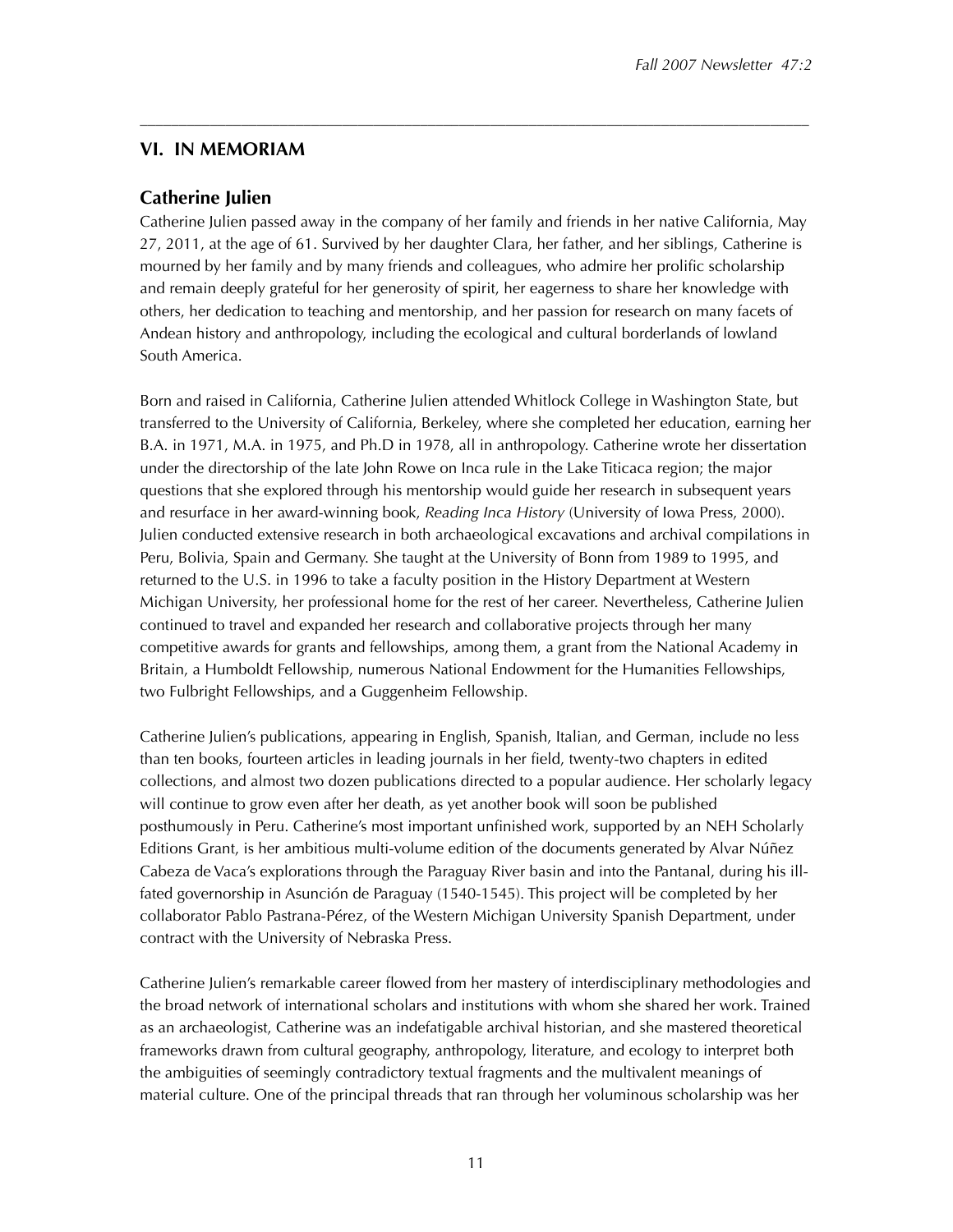fascination with the problems of reconstructing plausible periodizations for Andean cultural history, bridging the pre-contact and post-conquest periods, by confronting the evidence gathered from documentary and archaeological sources and then integrating their interpretive streams. Julien tackled difficult intellectual problems and never feared controversy, as evidenced especially in her monograph, *Reading Inca History*, in which she compared exhaustively the known historical accounts of the rise of the Inca dynasty and brought to the fore probable non-textual symbolic and mnemonic cultural objects that would have sustained Andean lineages and kinship networks across successive generations. *Reading Inca History* was awarded the Modern Language Association's Katherine Singer Kovacs prize for the best work on the history and culture of Latin America and the Ermine-Wheeler Voeglin prize from the American Society for Ethnohistory for the best work in any field of ethnohistory.

Catherine Julien's friendships and collaborations extended from the Andean highlands of Peru and Bolivia to the lowlands radiating out from Santa Cruz de la Sierra (Bolivia), to Mexico – where she collaborated with the Universidad Autónoma de Zacatecas and helped to broker a joint publication between this university and the Archivo y Biblioteca Nacionales de Bolivia – as well as to numerous centers in South America and Europe. Her work remains as a pillar of Andean history and anthropology, and her memory remains vivid among her many friends and colleagues.

*Catherine Julien's obituary is published on the Western Michigan University History Department website.* 

# **Campbell Dirck Keyser**

C. Dirck Keyser's knowledge of Latin America came through journalism, a career in foreign service, and academic scholarship. Following his graduation from Princeton University with honors, in 1949, Keyser first explored French culture and history through a Fulbright Fellowship to the Sorbonne, where he earned a Certificate des Hautes Études. Following his return to the United States, Keyser settled in New York City, where he worked as a financial reporter for the *Journal of Commerce* for two years in the mid-1950s. In 1954, he joined the U.S. diplomatic service, and in the subsequent five years, he was stationed in Palermo (Italy), Washington, D.C., and in Bahia and Brasilia, in Brazil, serving in posts as vice-consul, first secretary, and consul. After working for a private firm, Keyser returned to public service with several appointments in the federal government to the Commerce and Treasury Departments (1970-1982). In was in retirement that Dirck Keyser returned to academia, earning a PhD in history at the University of Virginia (1995). Upon completing his degree, Keyser taught at the University of Virginia, Germana, Piedmont, Washington and Lee, and Mary Washington. Dirck Keyser's doctoral dissertation on Mexican President Emilio Portes Gil, one-time governor of Tamaulipas, who was selected by the Mexican Congress to assume the presidency after the assassination of Alvaro Obregón in 1928, was published in Spanish translation in Mexico.

Dirck Keyser was a long time member of the CLAH, and is survived by his wife, Joan, and their children.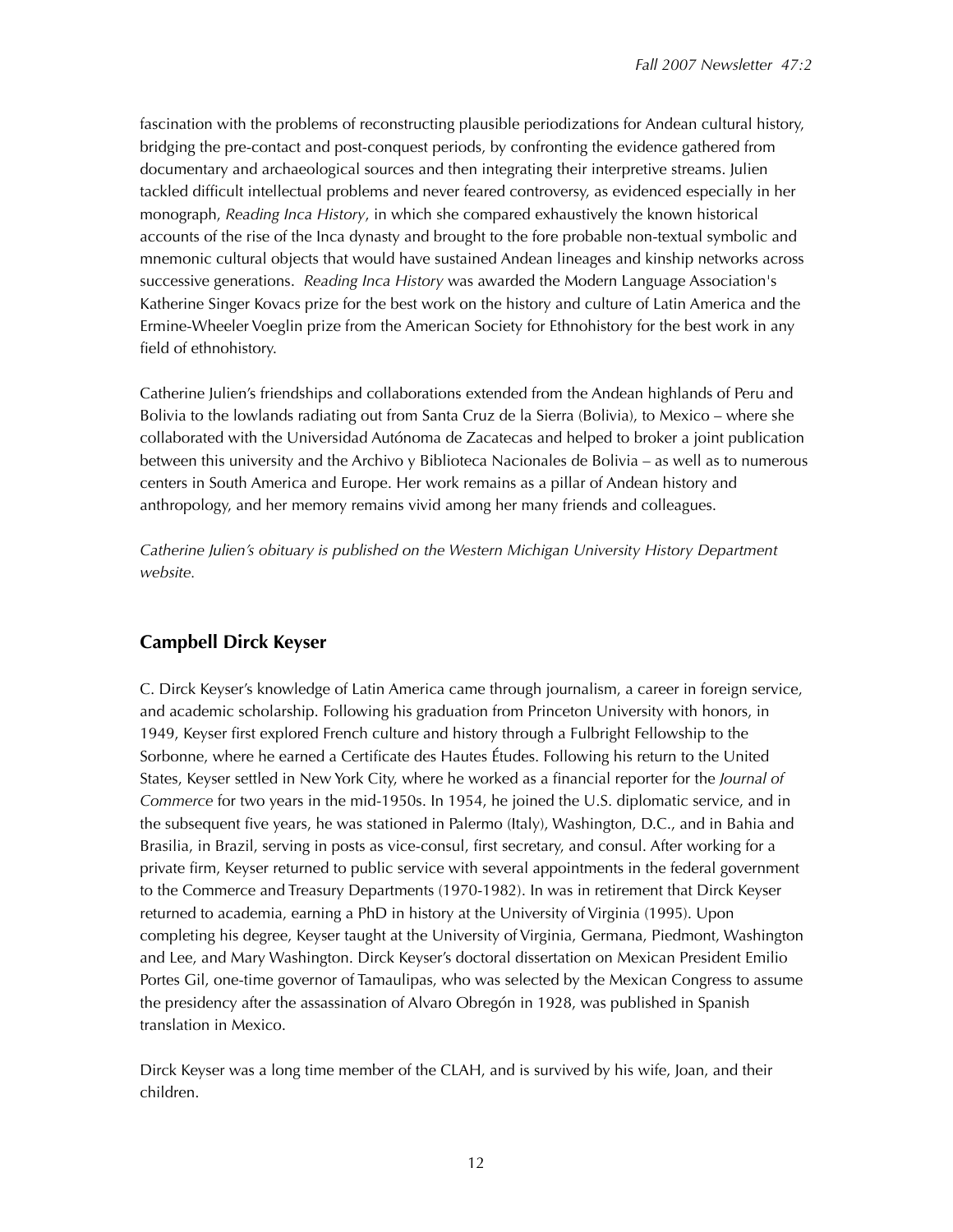# **Elsa Malvido Miranda**

Elsa Malvido Miranda, a distinguished historian in the Dirección de Estudios Históricos of Mexico's Instituto Nacional de Antropología e Historia, died on April 9, 2011. She left an imprint on the history of death and disease in Mexico that will continue to influence scholars in Mexico and abroad. Over decades she unselfishly helped and shared her knowledge with scores of students and scholars from Mexico, the U.S., Latin America and Europe. Her workshops and international meetings offered a crucial forum for many of us to present our work, to exchange our ideas with others, and sometimes to feel the sting of her constructive criticism, based on her extensive crossdisciplinary knowledge of epidemiology and demography.

After studies at the Universidad Nacional Autónoma de México, the Escuela Nacional de Antropología e Historia, and El Colegio de México, Elsa Malvido began working as a researcher in the history branch of INAH in 1967. Over the next 40 years she coordinated a myriad of projects, exhibits, seminars, workshops, and conferences. Especially influential were the two workshops she created: the Proyecto Salud-Enfermedad de la Prehistoria al Siglo XXI (1986) and the Taller de Estudios sobre la Muerte (1987). These met on a monthly or bimonthly basis until she died, bringing together scholars from a wide range of disciplines. In 1988, she organized the first Congreso Internacional sobre Salud y Enfermedad de la Prehistoria al siglo XXI. This multidisciplinary gathering of scholars from around the world has met annually ever since, serving as a crucial forum for the discussion of themes related to health, disease, and death.

A sampling of other projects in which she became involved offers an idea of the breadth of her interests. Collaborating with INAH physical anthropologists in "Las momias de México" (1999-2008), she once slept with a mummy in a Chihuahua hotel room. It had been carried there by the local mayor and drug lord who did not want researchers combing through the nearby caves. She also participated in "Chapultepec, cementerio de San Miguel Chapultepec" (2004-2007), "Las catacumbas del Templo de San Agustín, Aguascalientes" (2005-2007), and the production of a CD on Mexican funerary music. In 1997, she founded and curated the Museo de la Muerte in San Juan del Río, Querétaro, another example of her work with communities throughout Mexico.

Elsa loved her work, always communicating a palpable enthusiasm and deep intellectual curiosity when she was describing her latest project. She published extensively, and she continued to write until the week of her death. Her research on disease and demography made fundamental contributions to the historiography of the colonial period and the 19th century in Mexico. Among her books are several co-authored volumes: Ensayos sobre la historia de las epidemias en México, with Enrique Florescano (Instituto Mexicano del Seguro Social, 1982); Demografía histórica de México, siglos xvi-xix, with Miguel Angel Cuenya (Instituto Mora, 1993); and El cuerpo humano y su tratamiento mortuorio, with Vera Tiesler and Gregory Pereira (INAH, 1997). In 1996, she published La población, siglos XVI al XX, a volume in the Historia económica de México, coordinated by Enrique Semo for the Editorial Océano and UNAM.

Her dozens of articles on historical demography, epidemics, prehispanic and colonial death rituals and practices, infant mortality and child abandonment, dietary practices, medicinal plants, and the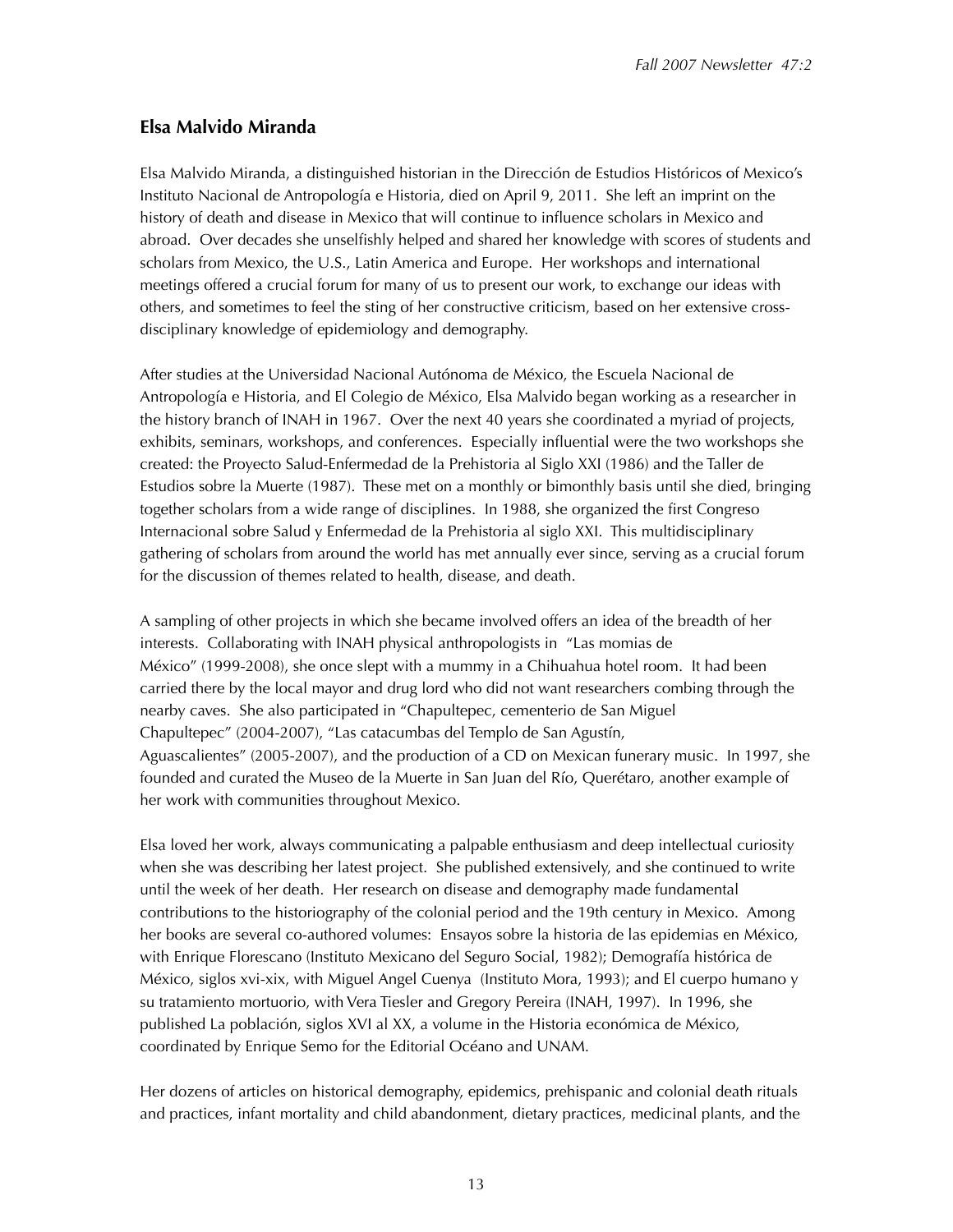history of nursing and the medical profession in Mexico, among many other themes, can be found in journals (for example, Historia Mexicana, Journal of Women's History, Cuicuilco, Trace, Quipu, Revista de Indias, Expresión Antropológica and Arqueología Mexicana) and books published throughout the world. They are too numerous to list here, other than to mention the most recent which appeared in Arqueología Mexicana (101): "La primera gran pandemia de viruelas (1520)," and Trace (58): "El suicidio entre los esclavos negros en el Caribe en general y en el francés en particular: Una manera de evasión considerada enfermedad, siglos XVII y XVIII." Elsa Malvido's interpretive boldness and fearlessness are legendary. She was never afraid to say what she thought—to tell the truth as she saw it. Her fierce, spirited, and sometimes audacious convictions kept her friends and colleagues highly engaged. She was unyielding in asserting that the Día de los Muertos is entirely European Catholic in origin and has no prehispanic antecedents. Equally passionate in identifying the matlazahuatl epidemics of the colonial period as bubonic plague, she would have been intrigued by the recent recreation of the Black Death (Yersinia pestis) genome from teeth taken from 14th-century cadavers in a London cemetery.

Elsa was tough and determined, but she was also generous and caring. Her spontaneity and irrepressible joy of living are much missed. She is survived by her daughter Icel and two grandchildren, Paulina and Marcelino.

Susan Deeds Northern Arizona University

# **Paul Vanderwood**

Paul Vanderwood, a distinguished and influential historian of nineteenth- and twentieth-century Mexico, of international reputation, died in San Diego on 10 October 2011, at the age of 82. Those who knew and loved Paul also knew that he did not put much stock in the trappings of academic recognition, although he did acknowledge that such things might be important to other people, and he took a quiet pride in his own reputation as a historian. In the last few weeks of his life Vanderwood was unmistakably pleased to be informed that he had won the Distinguished Service Award from the Conference on Latin American History, to be presented to him posthumously at the annual meeting of the American Historical Association in Chicago in January 2012. He will be missed profoundly by his many admirers, friends, former students, and colleagues in the U.S., Mexico, and Europe.

Paul Vanderwood was born in Brooklyn on 3 June 1929, and spent most of his childhood and youth in northern New Jersey. Paul became interested in journalism in high school, cutting his reportorial teeth writing sports stories and the occasional feature piece, and even working occasionally for the town newspaper. In 1946 he began undergraduate studies at Bethany College, a small liberal arts institution in the northern panhandle area of West Virginia. He majored in history and journalism the two career paths he was to follow as an adult—and while in college worked at the Wheeling Intelligencer, which still exists today in conjunction with the Wheeling News-Register.

Vanderwood graduated in 1950 and served in the Army as a lieutenant for three years, assigned to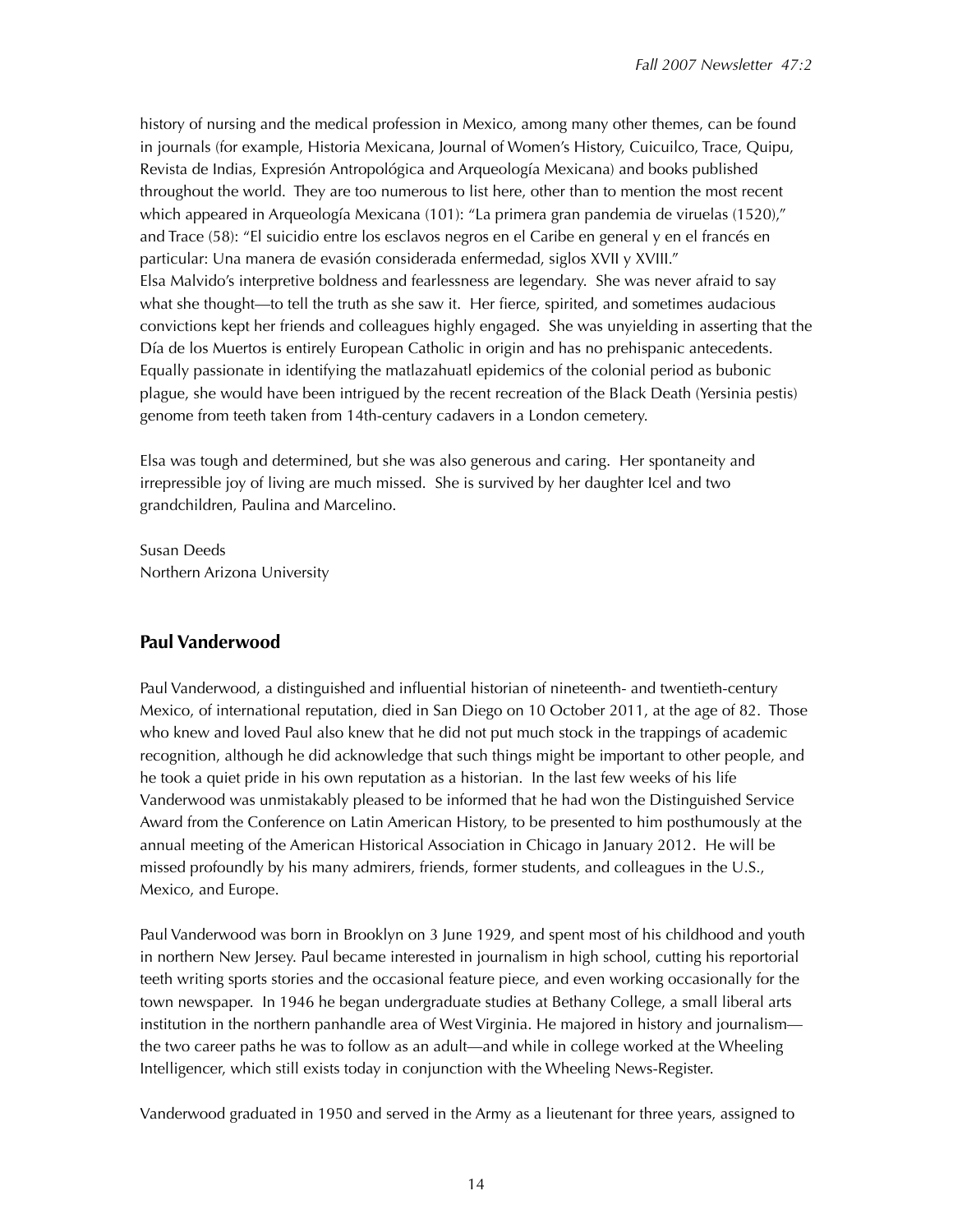Fort Bragg, North Carolina, where he was tapped as an instructor at the Army's new Psychological Warfare School (known today as the John F. Kennedy Special Warfare Center and School). Discharged from the Army in 1953, Paul Vanderwood continued down the path of professional journalism, attending New York University. In 1954 he was hired by the Scripps-Howard newspaper organization for a position with the Memphis Press-Scimitar, drawn to reporting on the civil rights movement by his immediate surroundings in Tennessee, his own life-long liberal political sympathies, the Supreme Court's 1954 Brown vs. the Board of Education decision on school integration, and President Eisenhower's mobilization of U.S. Army troops in the fall of 1957 to force the integration of Little Rock Central High School. Paul was to cover many events and personalities of the civil rights era, and he was nominated for a Pulitzer Prize several times for his reportage on this period. Other reporting assignments during these years brought Paul into proximity with two of the great entertainers of the age and took him to Europe. He covered the early career of Elvis Presley and obtained an interview with the great American actor, singer, and political radical Paul Robeson.

Paul Vanderwood returned to academia while working as a journalist and completed a master's degree in history at Memphis State University (now the University of Memphis), during the years 1955-1957. After taking American history courses, he settled for a thesis topic on the rather mysterious night rider movement at Reelfoot Lake in northwestern Tennessee, which broke out in 1908. In a more developed form this was later published as his first book, *Night Riders of Reelfoot Lake* (Memphis State University Press, 1969), which garnered a prize in 1970 from the American Association of State and Local History, and is still to be found in print (Fire Ant Press, 2003). Paul Vanderwood's inclination to pursue history as a career would burgeon only several years later when his adventures of the year 1963 pushed him in the direction of Latin America. In that year the Kennedy administration's newly establish Peace Corps hired a number of investigative reporters among them Vanderwood—to go into the field and examine the fledgling program utilizing their reportorial and interviewing skills. Paul was sent to South America, to Brazil and Colombia, also spending time in northern Ecuador and Lima, Peru. After this experience of seeing himself through different cultural lenses, Paul decided to pursue a doctorate in Latin American history, and arrived at the University of Texas at Austin in the fall of 1964. There, Nettie Lee Benson steered him toward the history of Mexico, within that broad theme to the latter half of the nineteenth century, and specifically to the little-studied but much mentioned rural constabulary corps that came to high prominence during the regime of Porfirio Díaz, the Rurales. Vanderwood's doctoral dissertation, completed in 1969, was entitled "The Rurales: Mexico's Rural Police Force, 1861-1914." After a lapse of more than a dozen years the dissertation, with slight modifications, was published in Spanish in Mexico under the title *Los Rurales mexicanos* (Fondo de Cultura Económica, 1982). (Vanderwood later recalled being told that the Mexican military had bought up hundreds of copies of the book and made it required reading for the officer corps, although he had been unable to confirm this.)

Vanderwood started to rethink the book under the influence of Eric Hobsbawm's canonical works on social banditry, *Primitive Rebels* (1959) and *Bandits* (1969). Spurred as well by the radicalism and political banditry in the U.S. during the Vietman War, and naturally drawn to the bandits who were the prey of the Rurales, Vanderwood sought to widen his focus beyond the constabulary to the dialogic relationship between banditry and the state. The result was his widely known and admired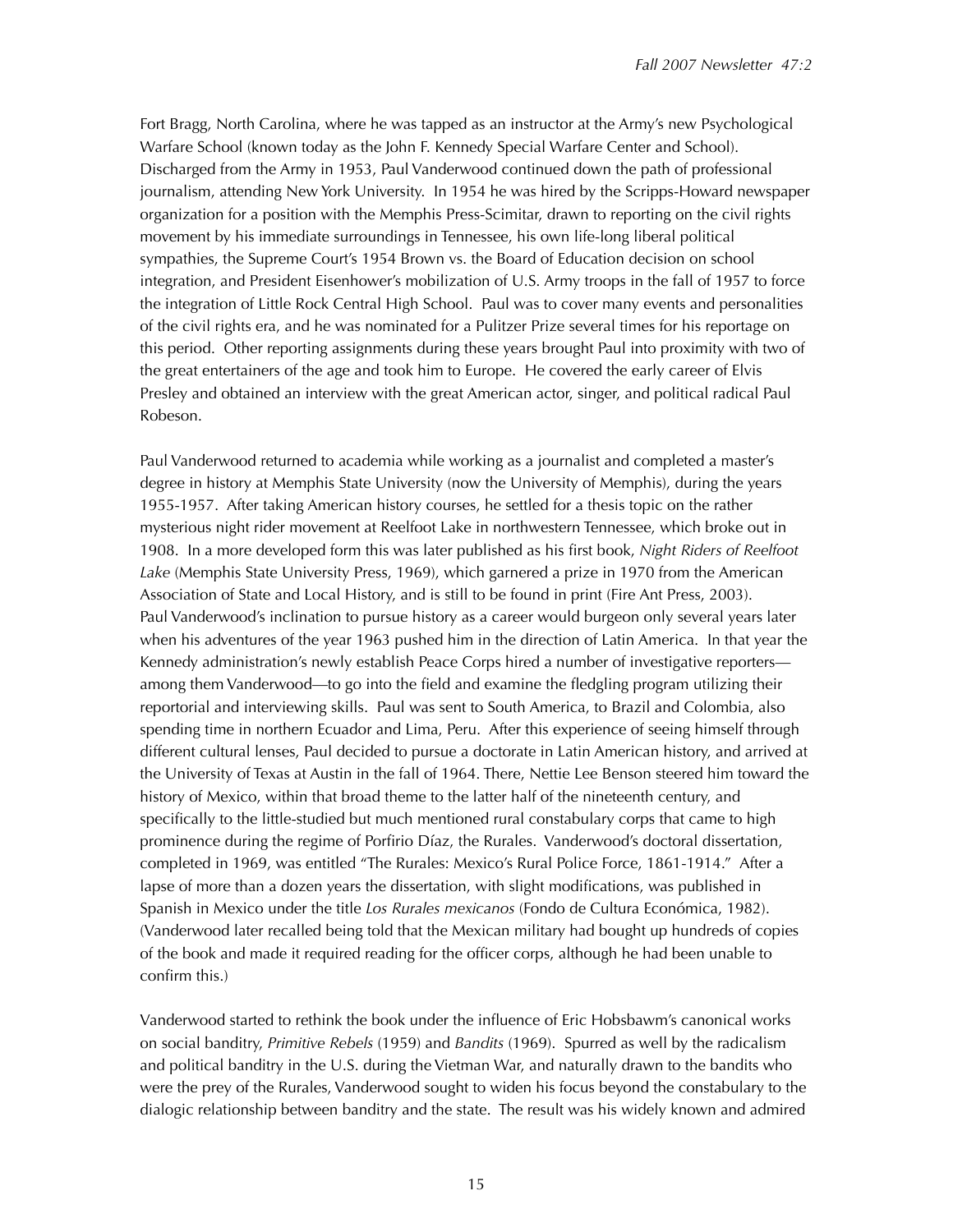book *Disorder and Progress: Bandits, Police, and Mexican Development* (University of Nebraska Press, 1981; rev. ed. 1992 by Scholarly Resources). In looking more closely at the bandits of nineteenth-century Mexico instead of the well mounted, but only marginally competent rural constabulary that pursued them, he concluded that they did not have social justice in mind. The Mexican brigands, Vanderwood argued, created disorder not to overturn the state, but sought instead to prize their way into "the system" to acquire wealth and social position. *Disorder and Progress* garnered for Paul Vanderwood the Hubert Herring Award of 1982 for the best book in Latin American history from the Pacific Coast Conference on Latin American Studies, an organization that Vanderwood would later lead as president. One can trace the antecedents of this book to Vanderwood's study of the night riders of Reelfoot Lake, and its descendants in his canonical study of the Tomochic uprising of the early 1890s and his work on the Juan Soldado religious devotion that took root in Tijuana in the 1930s. What *Night Riders, Disorder*, and *Juan Soldado* all share is Paul's clearly articulated concern with the claims of social justice *versus* legal justice, with the travails of common people and forms of resistance—to the state, to capitalism, to formal institutions—and, increasingly, with the consolations of religion and popular belief systems.

Paul Vanderwood took up a tenure-track academic appointment in the Department of History at San Diego State University in the fall of 1969, at the age of forty and fresh from his graduate studies. He rose quickly through the academic ranks at SDSU, achieving tenure in 1972 and a full professorship in 1977, to retire in 1994. He was drawn to the institution by its location along the U.S.-Mexico border, which had already begun to fascinate him as an area of social tension and culture change. Vanderwood remained at SDSU for his entire academic career, where he acquired a circle of friends and became a very adept teacher of undergraduates and a mentor to graduate students at the master's level. His teaching won him many friends among his former students, some of whom stayed in close contact for decades, as well as several "Best Teacher" awards through the years. Vanderwood developed his interest in non-textual sources of historical documentation by teaching and writing on film as both a source of historical representation and an artifact of the historical moment at which the film was made. This led to Vanderwood's fruitful collaboration with the historian Frank Samponaro (now Professor Emeritus, University of Texas-Permian Basin) on postcards and photographs from the U.S.-Mexico border during the era of the Mexican Revolution of 1910, producing two co-authored books: *Border Fury: A Picture Postcard Account of the Mexican Revolution and U.S. War Preparedness, 1910-1917* (University of New Mexico Press, 1988), which won the Southwest Book Award of the Border Regional Library Association in 1988; and *War Scare on the Lower Rio Grande: Robert Runyon's Photos of Border Conflict, 1913-1916* (Texas State Historical Association, 1992).

Vanderwood's book on the millenarian uprising at Tomochic, Chihuahua, in the early 1890s, *The*  Power of God Against the Guns of Government: Religious Turmoil in Mexico at the Turn of the *Nineteenth Century* (Stanford University Press, 1998; Spanish edition 2003), was awarded the Thomas F. McGann Prize for the best book of 1998 by the Rocky Mountain Conference on Latin American Studies and, like the earlier *Disorder and Progress*, is now a staple offering in undergraduate history classes around the country, but also in graduate seminars in Latin American history.

While the writing of *The Power of God* was in its final stages, Paul Vanderwood dedicated his next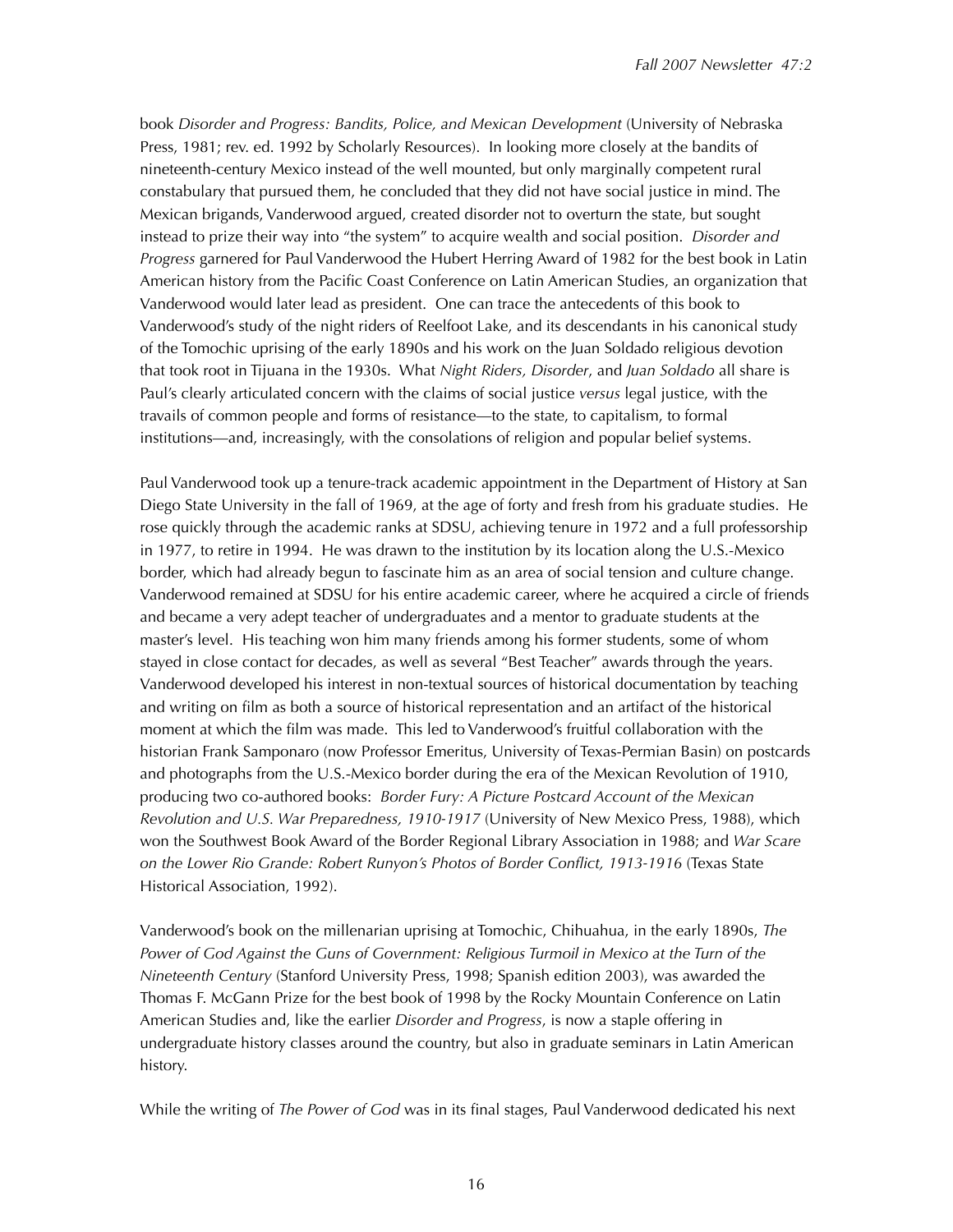large-scale project to the story of Juan Castillo Morales, known as Juan Soldado. Vanderwood learned about this folk saint in talking with his Mexican and Mexican-origin students at SDSU as early as 1970, when he started visiting the site where a chapel has been dedicated to his devotion. A young soldier, Castillo Morales was accused in 1938 of the rape and murder of an eight-year-old Tijuana girl. The reviled child rapist and murderer was executed and buried in the city's municipal cemetery, but within a few days of his death, miracles began to be attributed to him, and have continued to occur to the present day. In addition to a reconstruction of the crime's circumstances, the social history of Tijuana in the late 1930s, and an exhaustive discussion of the history of *ley fuga*, Vanderwood delved deeply into the signs and miracles so central to the modern devotion to Juan Soldado, the chapel and the people who frequent it, and the belief that those martyred (whether innocent or guilty) stand closest to God and are therefore valuable intercessors on behalf of the living petitioner. His book, *Juan Soldado: Rapist, Murderer, Martyr, Saint* (Duke University Press, 2004; Spanish edition 2008), demonstrates the same meticulous attention to detailed research and depth of analytic vision as his study of Tomochic, but leans in the direction of a style of writing that Vanderwood believed would make it accessible to a wide non-academic readership, a goal to which he was more and more committed during his last years.

Vanderwood's last published book was *Satan's Playground: Mobsters and Movie Stars at America's Greatest Gaming Resort* (Duke University Press, 2010) with a Spanish translation in progress. The great casino and resort at Agua Caliente figured heavily in the history of Tijuana and Baja California in the 1920s and 1930s, and Vanderwood researched the relationship of the casino-resort to its Tijuana work-force, to the national politics of the period, and even to its famously eclectic architecture. These three books of Paul Vanderwood's "border trilogy" deal in common with the disruptive and darker effects of capitalism, with forms of social deviance, violence, and/or crime, and with the perceptions of common people of the world around them and their attempts to master that world. Paul Vanderwood's work produced a body of historical writing with a unique authorial voice and a slightly skewed, original vision of Mexican history and culture.

Eric Van Young University of California, San Diego

*A longer version of this remembrance will be published in Mexican Studies/Estudios Mexicanos and a synthesis of the extended interview that Eric Van Young conducted with Paul Vanderwood will be published in The Americas*. *In addition, these materials will be posted on his personal website. Inquiries concerning memorial gifts may be sent to the executor of the Vanderwood estate, George Sherman, at [geosherman@aol.com,](mailto:geosherman@aol.com) or (619) 640-3100.*

# **Paul Vanderwood**

## La importancia de la bondad

Recuerdo muy bien el momento en que lo conocí. Fue hace poco más de una década durante una reunión convocada por un profesor del Departamento de Historia de UCSD con motivo de un fin de cursos. Los asistentes éramos principalmente estudiantes del Doctorado en Historia de aquella universidad, además de varios mexicanistas residentes en la parte más sureña de California, justo donde colinda con México y tiene como límite hacia el oeste el Océano Pacífico. La gran mayoría de nosotros había tenido un acercamiento con Paul Vanderwood a través de la lectura de sus dos grandes obras hasta ese momento: *Disorder and Progress: Bandits, Police, and Mexican*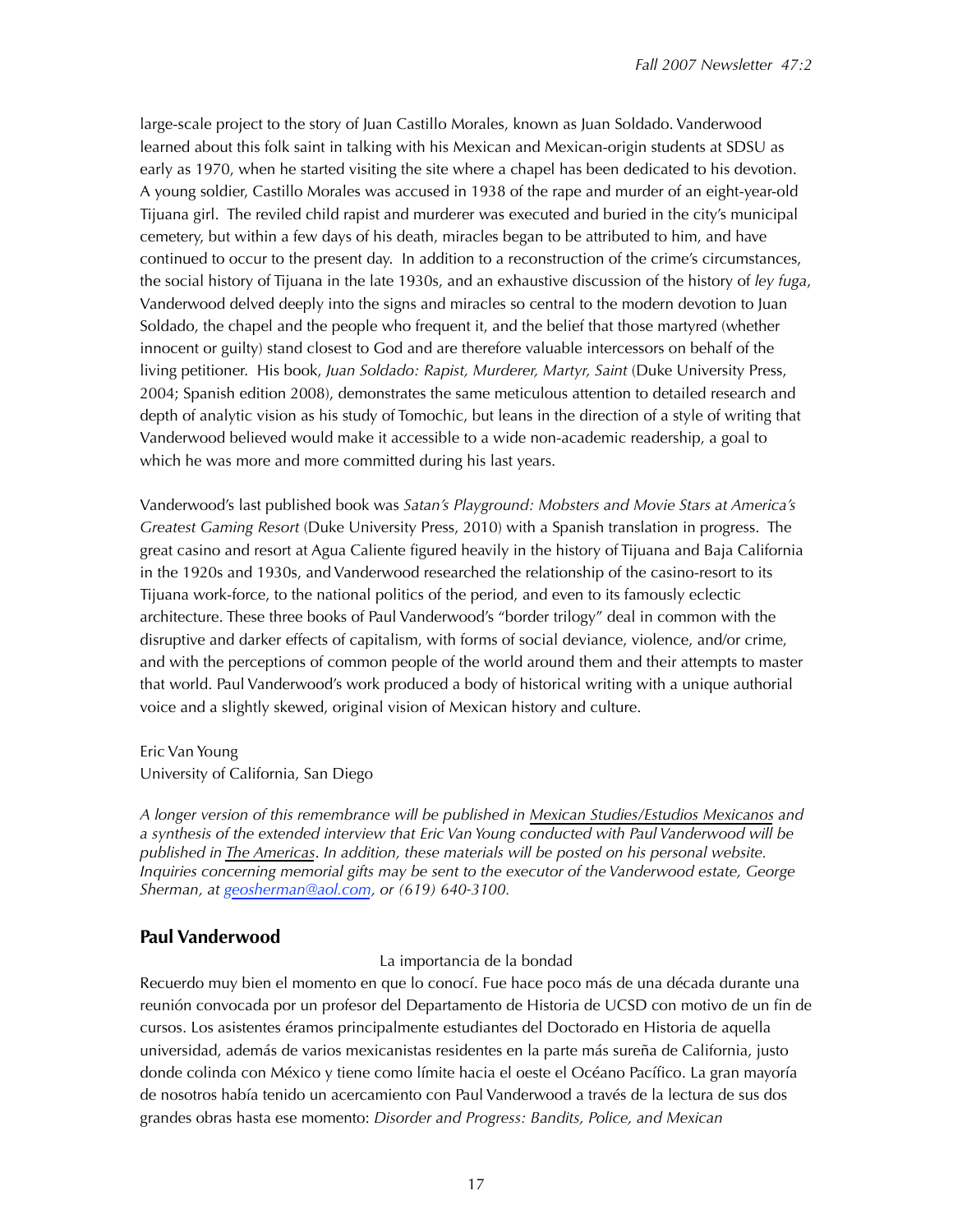*Development* (Wilmington Del: SR Books, 1992) y *The Power of God against y the Guns of Government: Religious Upheaval in Mexico at the turn of the Nineteenth Century* (Stanford, CA: Stanford University Press, 1998), pero en mi caso particular no lo conocía personalmente. Uno de mis compañeros del doctorado me dijo: "Él es Paul Vaderwood" noticia que de inmediato comuniqué a mi esposa Flor Salazar quien comentó "acércate, vamos a conocerlo," y qué le vamos a decir "pues que lo conocemos a través de sus libros." Decididos nos acercamos a saludarlo; al percatarse Paul que una pareja de mexicanos se le acercaba nos miró fijamente y mostró su amplia sonrisa la cual nunca olvidaremos, y que era la misma que dibujó una templada noche de septiembre de 2011 cuando nos despedíamos de él Flor, María Florencia, nuestra hija de nueve años quien visitaba todos los días el oratorio de su escuela para pedir por Paul, y quien escribe; una sensación indescriptible en nuestros pechos nos decía que era su último adiós, Paul aún estaba de pie sostenido firmemente al pasamanos del porche de su casa en la Mesa, California mientras sonreía y ondeaba su mano izquierda en señal de despedida.

Paul contribuyó al conocimiento de la cultura mexicana en la misma medida en que influyó en la formación de varias generaciones de estudiosos de la historia mexicana. La sensibilidad religiosa de los mexicanos como parte importantísima de la cultura popular fue durante décadas su principal objeto de estudio. En su libro dedicado a la vida, crimen, muerte, veneración y milagros de Juan Soldado, Paul nos advierte sobre esta sensibilidad y las paradojas que ésta trae consigo al afirmar que "Un Juan Soldado universal ha reinado desde hace mucho entre los héroes mexicanos." Un Juan Soldado a quien se le honra oficialmente en el Día del Soldado en México, que es conocido entre el público por medio de la literatura, los corridos "en los que se divierte con los demás 'Juanes' en una vida picaresca contra el telón de fondo del folclore y las leyendas de su país." Juan Soldado, nos explica Paul, tiene sus contrapartes en el mundo, por ejemplo Johnny Rebelde quien defendía la causa del Sur durante la Guerra Civil en los Estados Unidos o Juan Turco quien "rechazaba a los británicos y los australianos en Galípoli." Sin embargo, la forma como los mexicanos recuerdan a Juan Soldado es única pues ni a Johnny ni al Turco se les recuerda popularmente "de la misma forma que a los Juanes mexicanos, que hacían pactos con el Diablo, así como con Dios."

Si bien los problemas de investigación de Paul eran principalmente de índole histórico, su trabajo de investigación no se fundamentaba sólo en fuentes documentales resultado del trabajo de archivo; Paul tenía una gran habilidad para acercarse a la gente, conocía a los sujetos que estudiaba, conversaba con ellos, y los testimonios que obtenía los sumaban a la evidencia que acumulaba e interpretaba para construir sus argumentos. En diversas ocasiones Flor y yo acompañamos durante los años de 2000 y 2001 a Paul a realizar entrevistas a los visitantes a la tumba de Juan Soldado en el Cementerio Número 1 de la ciudad de Tijuana, Baja California; la sensibilidad de Paul era de admirarse, comprendía a la gente a través de la conversación, a través de un lenguaje sencillo, humilde y su actitud bondadosa.

Y la bondad es una más de las virtudes que conocí de Paul. Después de varias conversaciones con él tanto en San Diego, Londres y Tijuana se concretó un proyecto editorial, que culminó con la traducción al español de su libro *Juan Soldado. Rapist, Murderer, Martyr, Saint*. Tomó la dirección de este esfuerzo editorial el historiador Juan Carlos Ruiz Guadalajara quien seducido por la sensibilidad y la escritura de Paul supervisó con gran cuidado la traducción realizada por Victoria